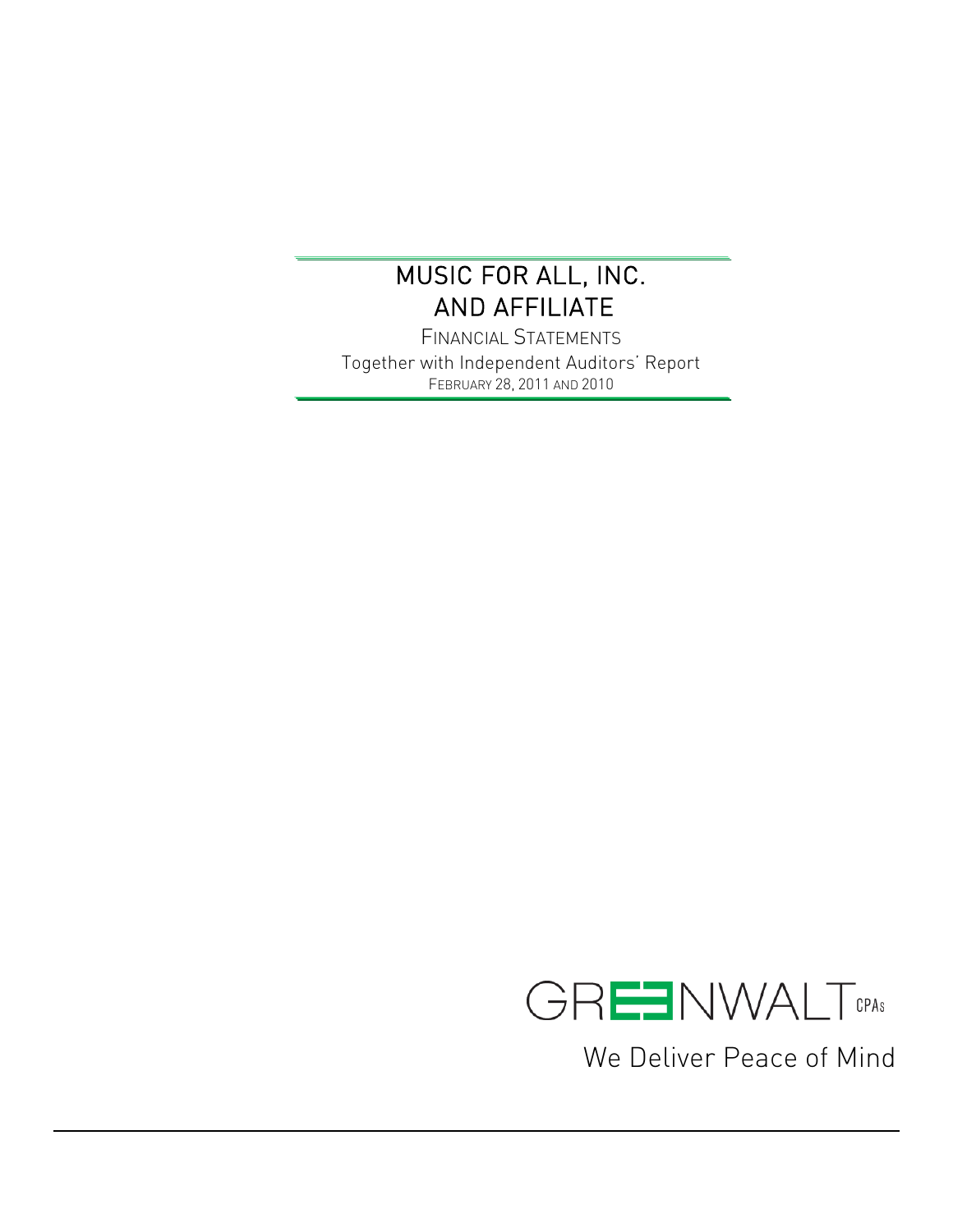



INDEPENDENT AUDITORS' REPORT

To the Board of Directors of Music for All, Inc. and Affiliate:

We have audited the accompanying combined statements of financial position of Music for All, Inc. and Affiliate as of February 28, 2011 and 2010, and the related statements of activities, functional expenses, and cash flows for the years then ended. These financial statements are the responsibility of the Organizations' management. Our responsibility is to express an opinion on these financial statements based on our audits. The prior year summarized comparative information has been derived from the Organizations' 2010 financial statements and, in our report dated June 8, 2010; we expressed an unqualified opinion on those financial statements.

We conducted our audits in accordance with auditing standards generally accepted in the United States of America. Those standards require that we plan and perform the audit to obtain reasonable assurance about whether the financial statements are free of material misstatement. An audit includes examining, on a test basis, evidence supporting the amounts and disclosures in the financial statements. An audit also includes assessing the accounting principles used and significant estimates made by management, as well as evaluating the overall financial statement presentation. We believe that our audits provide a reasonable basis for our opinion.

In our opinion, the financial statements referred to above present fairly, in all material respects, the financial position of Music for All, Inc. and Affiliate as of February 28, 2011 and 2010, and the results of their operations and cash flows for the years then ended, in conformity with accounting principles generally accepted in the United States of America.

The accompanying financial statements have been prepared assuming that the Organizations will continue as a going concern. As discussed in Note 12 to the financial statements, the Organizations have a net deficit in unrestricted and total net assets. This condition could raise substantial doubt about the Organizations' ability to continue as a going concern. Management's plans in regard to these matters are also described in Note 12. The financial statements do not include any adjustments that might result from the outcome of this uncertainty.

Scenwalt CPAs, Inc.

July 27, 2011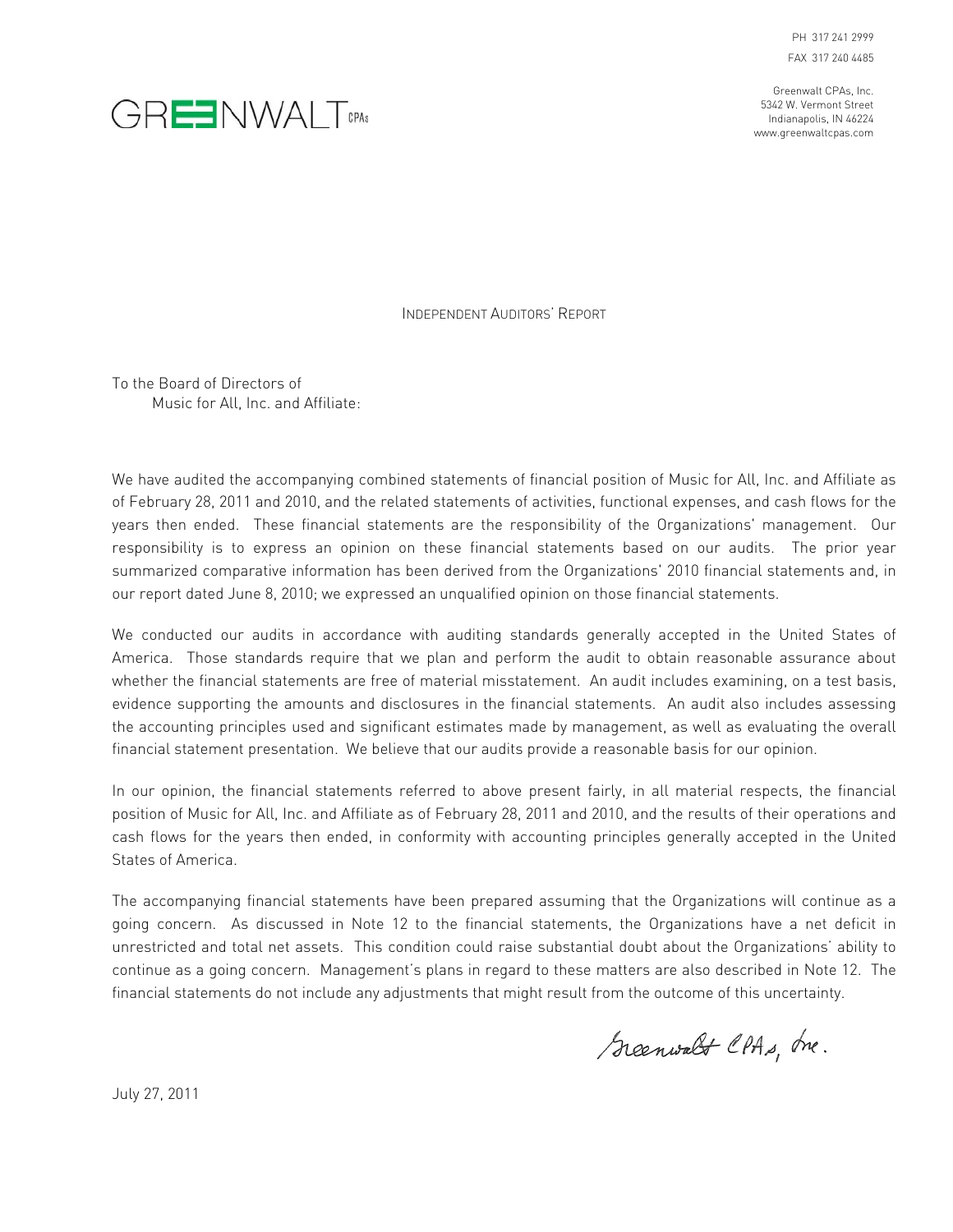COMBINED STATEMENTS OF FINANCIAL POSITION

FEBRUARY 28, 2011 AND 2010

| <b>ASSETS</b>                                      | 2011                      | 2010                      | <b>LIABILITIES AND</b><br><b>NET ASSETS (ACCUMULATED DEFICIT)</b> | 2011                    | 2010                        |
|----------------------------------------------------|---------------------------|---------------------------|-------------------------------------------------------------------|-------------------------|-----------------------------|
| <b>CURRENT ASSETS</b>                              |                           |                           | <b>CURRENT LIABILITIES</b>                                        |                         |                             |
| Cash and cash equivalents                          | 560,206<br>$\mathfrak{L}$ | 629,128<br>$\mathfrak{L}$ | Accounts payable                                                  | $\frac{1}{2}$<br>19,966 | $\mathfrak{L}^-$<br>115,674 |
| Accounts receivable, net of allowance for doubtful |                           |                           | Accrued expenses                                                  | 158,285                 | 101,136                     |
| accounts of \$52,400 and \$40,400 in 2011 and 2010 | 896,870                   | 663,940                   | Prepaid event income                                              | 1,991,065               | 1,711,445                   |
| Inventory                                          | 8,971                     | 11,502                    |                                                                   |                         |                             |
| Prepaid expenses                                   | 118,130                   | 194,453                   | Total current liabilities                                         | 2,169,316               | 1,928,255                   |
| Total current assets                               | 1,584,177                 | 1,499,023                 | <b>LONG-TERM LIABILITIES</b>                                      |                         |                             |
|                                                    |                           |                           | Deferred trust liability                                          | 41,692                  | 42,700                      |
| <b>INVESTMENTS</b>                                 |                           |                           | Reserve for license fees                                          | 37,019                  | 36,864                      |
| Marketable securities                              | 136,879                   | 116,377                   |                                                                   |                         |                             |
|                                                    |                           |                           | Total long-term liabilities                                       | 78,711                  | 79,564                      |
| PROPERTY AND EQUIPMENT                             |                           |                           |                                                                   |                         |                             |
| Property and equipment                             | 1,524,628                 | 1,500,482                 | Total liabilities                                                 | 2,248,027               | 2,007,819                   |
| Accumulated depreciation                           | (1, 300, 647)             | (1, 196, 745)             |                                                                   |                         |                             |
|                                                    |                           |                           | <b>COMMITMENTS AND CONTINGENCY</b>                                |                         |                             |
| Net property and equipment                         | 223,981                   | 303,737                   | (Notes 10 and 11)                                                 |                         |                             |
| <b>OTHER ASSETS</b>                                |                           |                           | NET ASSETS (ACCUMULATED DEFICIT)                                  |                         |                             |
| Trademark                                          | 20,000                    | 20,000                    | Unrestricted                                                      | [486, 297]              | [340, 222]                  |
|                                                    |                           |                           | Temporarily restricted                                            | 62,589                  | 132,155                     |
|                                                    |                           |                           | Permanently restricted                                            | 140,718                 | 139,385                     |
|                                                    |                           |                           |                                                                   |                         |                             |
|                                                    |                           |                           | Total accumulated deficit                                         | (282,990)               | (68, 682)                   |
|                                                    | \$1,965,037               | \$1,939,137               |                                                                   | \$1,965,037             | \$1,939,137                 |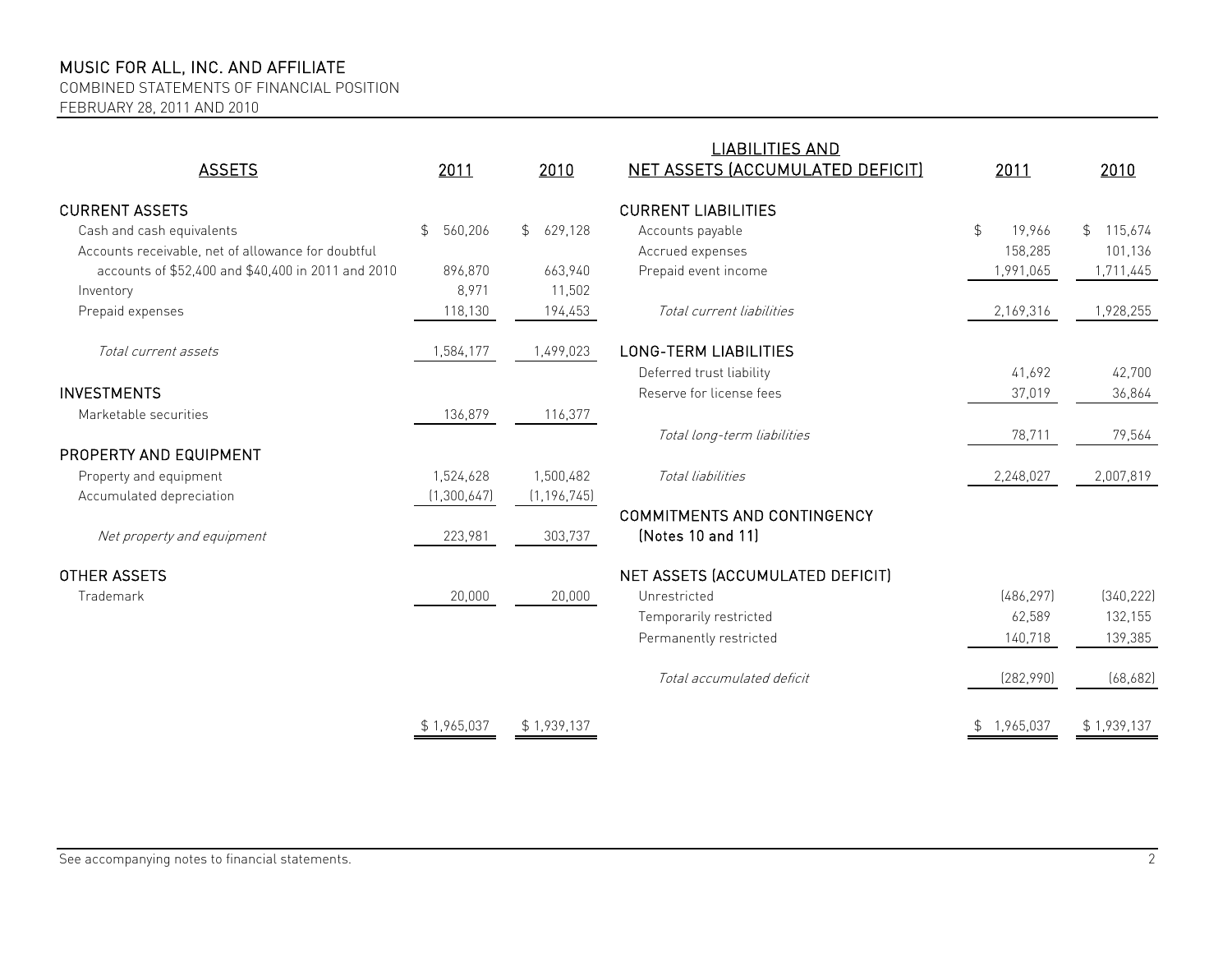COMBINED STATEMENT OF ACTIVITIES FOR THE YEAR ENDED FEBRUARY 28, 2011

WITH SUMMARIZED COMPARATIVE INFORMATION FOR THE YEAR ENDED FEBRUARY 28, 2010

|                                                               | UNRESTRICTED RESTRICTED |            |               |           | TEMPORARILY PERMANENTLY<br><b>RESTRICTED</b> |         | 2011<br><b>TOTAL</b> |            | 2010<br><b>TOTAL</b> |            |
|---------------------------------------------------------------|-------------------------|------------|---------------|-----------|----------------------------------------------|---------|----------------------|------------|----------------------|------------|
| <b>REVENUE</b>                                                |                         |            |               |           |                                              |         |                      |            |                      |            |
| Event fees                                                    | $\frac{1}{2}$           | 736,124    | $\frac{1}{2}$ |           | \$                                           |         | $\mathfrak{P}$       | 736,124    | $\frac{1}{2}$        | 777,627    |
| Housing and meal fees                                         |                         | 946,749    |               |           |                                              |         |                      | 946,749    |                      | 952,917    |
| <b>Ticket fees</b>                                            |                         | 1,755,040  |               |           |                                              |         |                      | 1,755,040  |                      | 1,798,789  |
| <b>Band fees</b>                                              |                         | 406,370    |               |           |                                              |         |                      | 406,370    |                      | 428,924    |
| Relocation revenue                                            |                         | 20,849     |               |           |                                              |         |                      | 20,849     |                      | 22,079     |
| Merchandise sales                                             |                         | 59,953     |               |           |                                              |         |                      | 59,953     |                      | 61,995     |
| Program book sales                                            |                         | 115,955    |               |           |                                              |         |                      | 115,955    |                      | 125,916    |
| Photography commissions                                       |                         | 71,797     |               |           |                                              |         |                      | 71,797     |                      | 70,001     |
| Video commissions and fees                                    |                         | 168,482    |               |           |                                              |         |                      | 168,482    |                      | 200,532    |
| Merchandise commissions                                       |                         | 196,612    |               |           |                                              |         |                      | 196,612    |                      | 191,315    |
| Sponsorships                                                  |                         | 710,537    |               |           |                                              |         |                      | 710,537    |                      | 781,792    |
| Contributions                                                 |                         | 57,275     |               | 292       |                                              | 1,333   |                      | 58,900     |                      | 73,374     |
| In-kind contributions                                         |                         | 257,766    |               |           |                                              |         |                      | 257,766    |                      | 242,199    |
| Grants                                                        |                         | 41,735     |               |           |                                              |         |                      | 41,735     |                      | 47,685     |
| Interest                                                      |                         | 1,172      |               |           |                                              |         |                      | 1,172      |                      | 3,401      |
| Loss on disposal of assets                                    |                         |            |               |           |                                              |         |                      |            |                      | (22, 505)  |
| Realized and unrealized gain on investments                   |                         | 20,648     |               |           |                                              |         |                      | 20,648     |                      | 33,344     |
| Miscellaneous                                                 |                         | 34,399     |               |           |                                              |         |                      | 34,399     |                      | 31,245     |
| Net assets released from restrictions                         |                         | 69,858     |               | (69, 858) |                                              |         |                      |            |                      |            |
| Total revenue                                                 |                         | 5,671,321  |               | (69, 566) |                                              | 1,333   |                      | 5,603,088  |                      | 5,820,630  |
| <b>EXPENSES</b>                                               |                         |            |               |           |                                              |         |                      |            |                      |            |
| Program                                                       |                         | 4,931,234  |               |           |                                              |         |                      | 4,931,234  |                      | 4,837,418  |
| Fundraising                                                   |                         | 291,170    |               |           |                                              |         |                      | 291,170    |                      | 318,379    |
| General and administrative                                    |                         | 594,992    |               |           |                                              |         |                      | 594,992    |                      | 426,602    |
| Total expenses                                                |                         | 5,817,396  |               |           |                                              |         |                      | 5,817,396  |                      | 5,582,399  |
| <b>CHANGE IN NET ASSETS</b>                                   |                         | (146, 075) |               | (69, 566) |                                              | 1,333   |                      | [214, 308] |                      | 238,231    |
| NET ASSETS (ACCUMULATED DEFICIT),<br><b>BEGINNING OF YEAR</b> |                         | (340, 222) |               | 132,155   |                                              | 139,385 |                      | (68, 682)  |                      | (306, 913) |
| NET ASSETS (ACCUMULATED DEFICIT),<br><b>END OF YEAR</b>       | \$                      | [486, 297] | \$            | 62,589    | \$                                           | 140,718 | $\updownarrow$       | (282,990)  | $\updownarrow$       | (68, 682)  |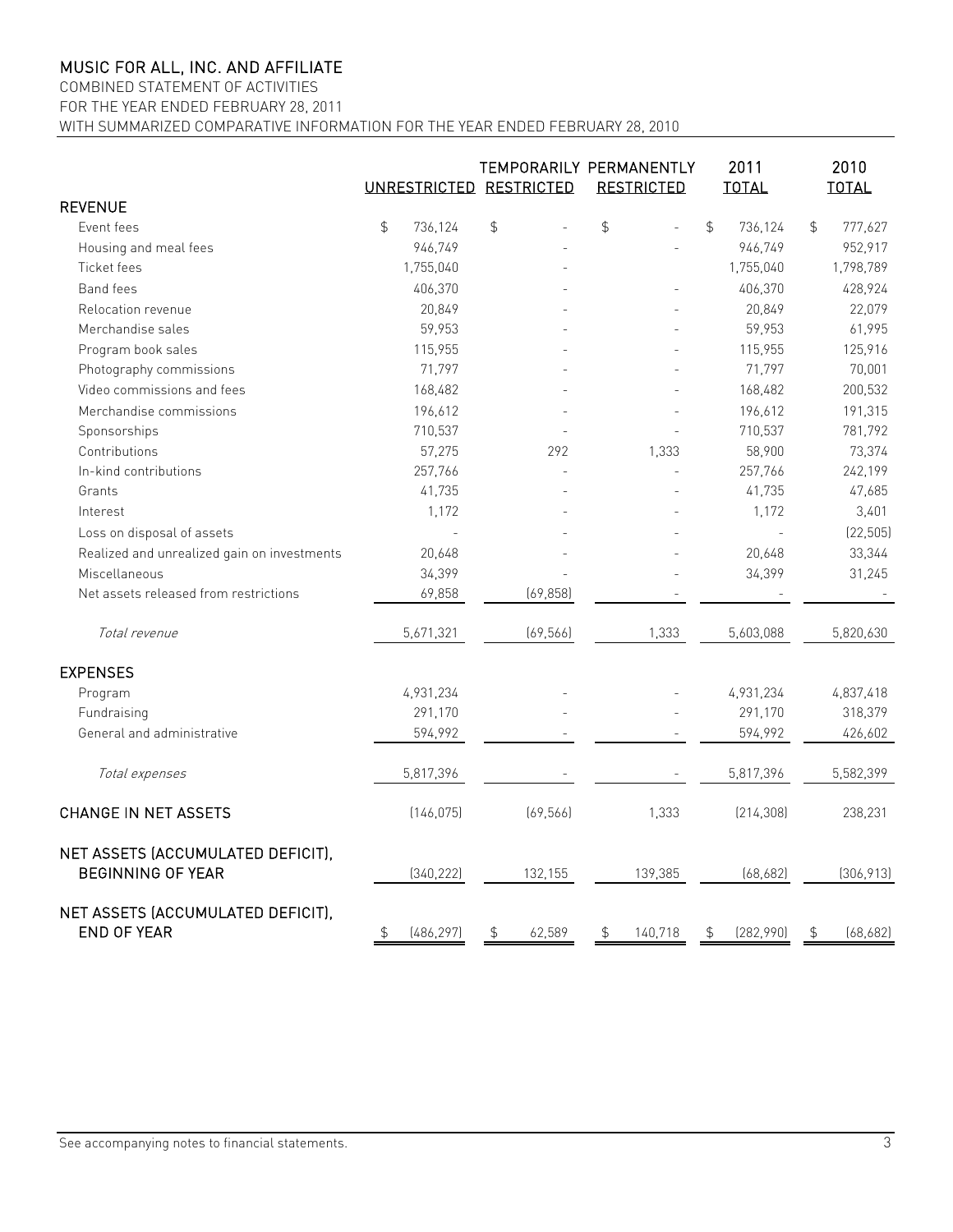## COMBINED STATEMENT OF FUNCTIONAL EXPENSES

FOR THE YEAR ENDED FEBRUARY 28, 2011

WITH SUMMARIZED COMPARATIVE INFORMATION FOR THE YEAR ENDED FEBRUARY 28, 2010

|                                       | <b>GENERAL AND</b> |                 |    |                 |    |                                   |    |              |               |              |
|---------------------------------------|--------------------|-----------------|----|-----------------|----|-----------------------------------|----|--------------|---------------|--------------|
|                                       |                    | PROGRAM         |    |                 |    | <b>FUNDRAISING ADMINISTRATIVE</b> |    | 2011         |               | 2010         |
|                                       |                    | <b>EXPENSES</b> |    | <b>EXPENSES</b> |    | <b>EXPENSES</b>                   |    | <b>TOTAL</b> |               | <b>TOTAL</b> |
| <b>EVENTS</b>                         |                    |                 |    |                 |    |                                   |    |              |               |              |
| Awards and trophies                   | \$                 | 109,498         | \$ |                 | \$ |                                   | \$ | 109,498      | $\frac{4}{5}$ | 116,441      |
| Scholarships                          |                    |                 |    |                 |    | 9,213                             |    | 9,213        |               | 6,000        |
| Clinicians' and judges' fees          |                    | 604,721         |    |                 |    |                                   |    | 604,721      |               | 507,253      |
| Copyright fees                        |                    | 106,989         |    |                 |    |                                   |    | 106,989      |               | 90,804       |
| Cost of merchandise sold              |                    | 192,446         |    |                 |    |                                   |    | 192,446      |               | 221,622      |
| Equipment rental                      |                    | 88,419          |    |                 |    |                                   |    | 88,419       |               | 85,210       |
| Event promotion                       |                    | 65,347          |    | 16,404          |    | 17,439                            |    | 99,190       |               | 124,116      |
| Facility rental                       |                    | 620,077         |    |                 |    |                                   |    | 620,077      |               | 608,310      |
| Participants' housing and meals       |                    | 898,710         |    |                 |    |                                   |    | 898,710      |               | 936,040      |
| Outside services                      |                    | 648,766         |    | 1,350           |    | 7,152                             |    | 657,268      |               | 661,284      |
| Other events expenses                 |                    | 213,117         |    | 1,233           |    | 1,662                             |    | 216,012      |               | 152,916      |
| Total events and activities           |                    | 3,548,090       |    | 18,987          |    | 35,466                            |    | 3,602,543    |               | 3,509,996    |
| PERSONNEL RELATED                     |                    |                 |    |                 |    |                                   |    |              |               |              |
| Salaries and contract employees       |                    | 717,353         |    | 234,558         |    | 176,966                           |    | 1,128,877    |               | 1,182,252    |
| Salaries - payroll taxes              |                    | 46,697          |    | 9,459           |    | 11,674                            |    | 67,830       |               | 77,915       |
| 403(b) contribution                   |                    | 11,574          |    | 1,631           |    | 2,893                             |    | 16,098       |               |              |
| Staff travel, housing and meals       |                    | 5,684           |    | 290             |    | 2,382                             |    | 8,356        |               | 12,118       |
| Group insurance                       |                    | 45,474          |    | 5,438           |    | 11,368                            |    | 62,280       |               | 75,406       |
| Other personnel related expenses      |                    | 6,639           |    | 1,300           |    | 1,660                             |    | 9,599        |               | 10,140       |
| Total personnel related               |                    | 833,421         |    | 252,676         |    | 206,943                           |    | 1,293,040    |               | 1,357,831    |
| <b>BUILDING AND FACILITY</b>          |                    |                 |    |                 |    |                                   |    |              |               |              |
| Depreciation and amortization         |                    | 83,121          |    |                 |    | 20,780                            |    | 103,901      |               | 115,769      |
| Rental - office building              |                    | 192,951         |    |                 |    | 48,204                            |    | 241,155      |               | 241,155      |
| Repairs and maintenance               |                    | 16,349          |    |                 |    | 3,985                             |    | 20,334       |               | 22,083       |
| Telephone and utilities               |                    | 13,959          |    |                 |    | 3,490                             |    | 17,449       |               | 17,731       |
| Total building and facility           |                    | 306,380         |    | $\overline{a}$  |    | 76,459                            |    | 382,839      |               | 396,738      |
| OFFICE AND ADMINISTRATIVE             |                    |                 |    |                 |    |                                   |    |              |               |              |
| Board of directors expense            |                    | 3,052           |    |                 |    | 763                               |    | 3,815        |               | 8,287        |
| Computer services and supplies        |                    | 45,691          |    | 4,188           |    | 17,523                            |    | 67,402       |               | 60,578       |
| Business insurance                    |                    | 55,811          |    |                 |    | 13,953                            |    | 69,764       |               | 67,548       |
| Interest                              |                    | 7,431           |    |                 |    | 1.858                             |    | 9,289        |               | 20,859       |
| Franchise, sales, and income taxes    |                    | 10,950          |    |                 |    |                                   |    | 10,950       |               | 11,571       |
| Other office and administrative       |                    | 120,408         |    | 15,319          |    | 32,035                            |    | 167,762      |               | 148,991      |
| Non-recurring reorganization expenses |                    |                 |    |                 |    | 209,992                           |    | 209,992      |               |              |
| Total office and administrative       |                    | 243,343         |    | 19,507          |    | 276,124                           |    | 538,974      |               | 317,834      |
|                                       | \$                 | 4,931,234       | \$ | 291,170         | \$ | 594,992                           | \$ | 5,817,396    | \$            | 5,582,399    |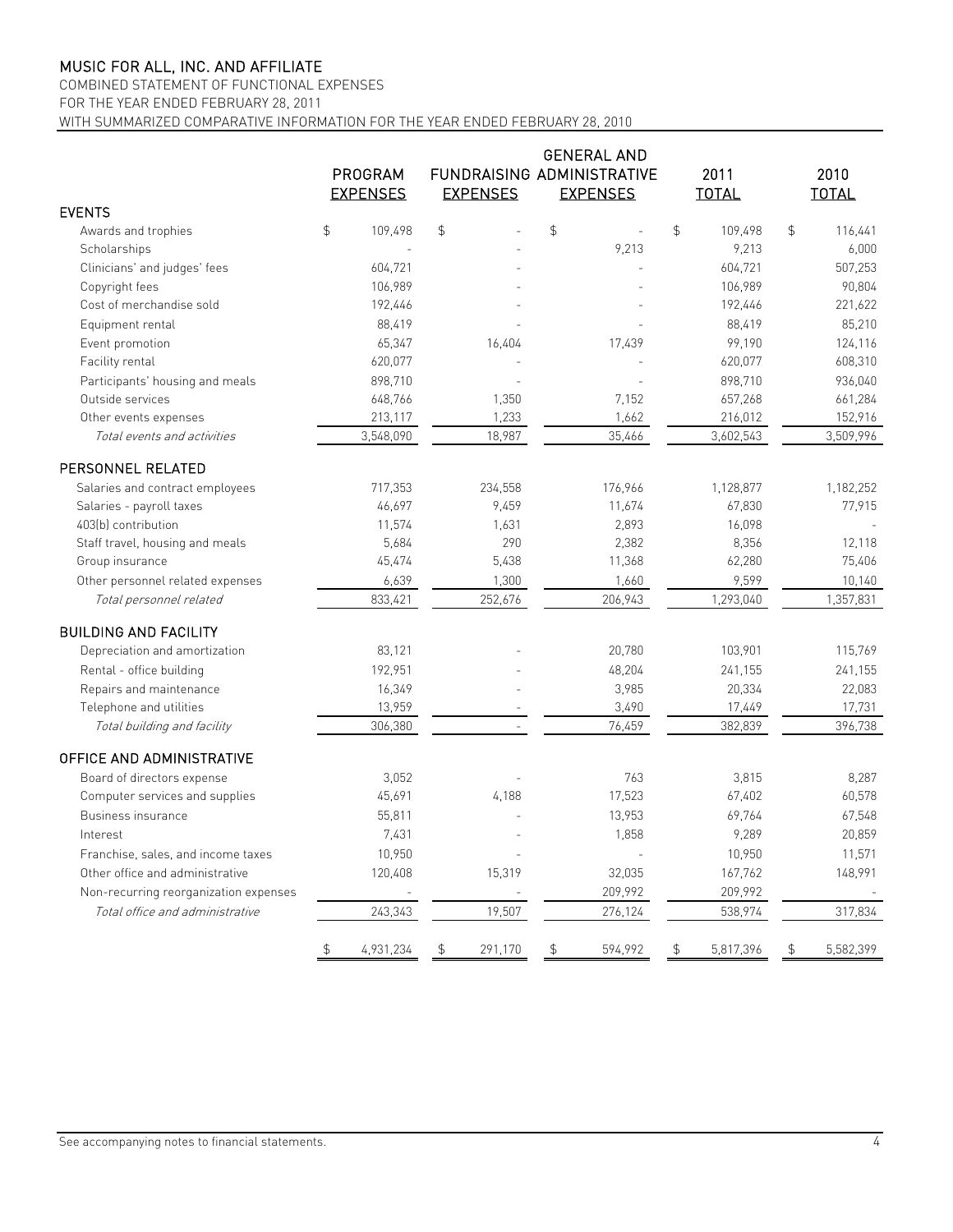COMBINED STATEMENTS OF CASH FLOWS FOR THE YEARS ENDED FEBRUARY 28, 2011 AND 2010 Page 1 of 2

## DECREASE IN CASH AND CASH EQUIVALENTS

|                                                                          | 2011            | 2010          |
|--------------------------------------------------------------------------|-----------------|---------------|
| CASH FLOWS FROM OPERATING ACTIVITIES                                     |                 |               |
| Cash received from program activities and contributors                   | 5,357,184<br>\$ | \$5,551,700   |
| Cash paid to suppliers and employees                                     | (5,393,990)     | (5,305,681)   |
| Interest expense                                                         | (9, 289)        | (20, 859)     |
| Interest income                                                          | 1,172           | 3,401         |
| Net cash and cash equivalents provided by (used in) operating activities | [44, 923]       | 228,561       |
| CASH FLOWS FROM INVESTING ACTIVITIES                                     |                 |               |
| Capital expenditures                                                     | [24, 145]       | (6, 337)      |
| Proceeds from sale of investments                                        | 102,850         | 53            |
| Purchases of investments                                                 | (102, 704)      |               |
| Net cash and cash equivalents used in investing activities               | [23,999]        | (6, 284)      |
| CASH FLOWS FROM FINANCING ACTIVITIES                                     |                 |               |
| Net repayments on line of credit                                         |                 | (489, 494)    |
| Net cash and cash equivalents used in financing activities               |                 | (489, 494)    |
| DECREASE IN CASH AND CASH EQUIVALENTS                                    | (68, 922)       | [267, 217]    |
| CASH AND CASH EQUIVALENTS, BEGINNING OF YEAR                             | 629,128         | 896,345       |
| CASH AND CASH EQUIVALENTS, END OF YEAR                                   | \$<br>560,206   | 629,128<br>\$ |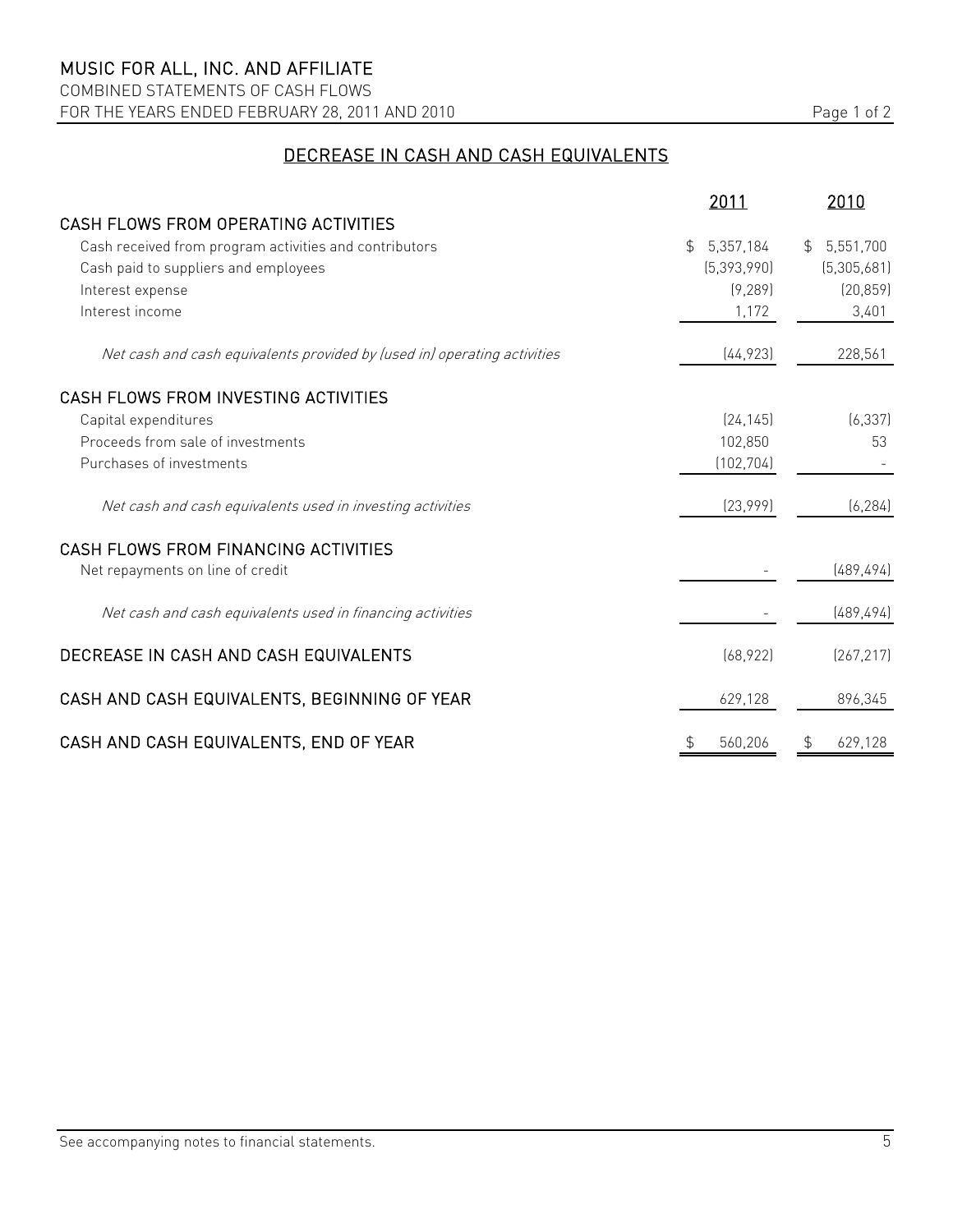## RECONCILIATION OF CHANGE IN NET ASSETS TO NET CASH AND CASH EQUIVALENTS PROVIDED BY (USED IN) OPERATING ACTIVITIES

|                                                                                                                              | <u> 2011 </u>    | <u> 2010 </u> |
|------------------------------------------------------------------------------------------------------------------------------|------------------|---------------|
| <b>CHANGE IN NET ASSETS</b>                                                                                                  | \$<br>(214, 308) | \$<br>238,231 |
| ADJUSTMENTS TO RECONCILE CHANGE IN NET ASSETS TO NET CASH AND<br>CASH EQUIVALENTS PROVIDED BY (USED IN) OPERATING ACTIVITIES |                  |               |
| Depreciation and amortization                                                                                                | 103,901          | 115,759       |
| Loss on disposal of fixed assets                                                                                             |                  | 22,505        |
| Realized and unrealized gain on investments                                                                                  | [20,648]         | (33, 344)     |
| (Increase) decrease in operating assets:                                                                                     |                  |               |
| Accounts receivable                                                                                                          | (232,930)        | 335,714       |
| Inventory                                                                                                                    | 2,531            | (1, 184)      |
| Prepaid expenses                                                                                                             | 76,323           | (116, 123)    |
| Increase (decrease) in operating liabilities:                                                                                |                  |               |
| Accounts payable                                                                                                             | (95, 708)        | 49,207        |
| Accrued expenses                                                                                                             | 57,149           | (49, 141)     |
| Prepaid event income                                                                                                         | 279,620          | (333, 792)    |
| Deferred trust liability                                                                                                     | (1,008)          | (939)         |
| Reserve for license fees                                                                                                     | 155              | 1,668         |
| Total adjustments                                                                                                            | 169,385          | (9,670)       |
| NET CASH AND CASH EQUIVALENTS PROVIDED BY (USED IN)<br><b>OPERATING ACTIVITIES</b>                                           | (44, 923)        | \$<br>228,561 |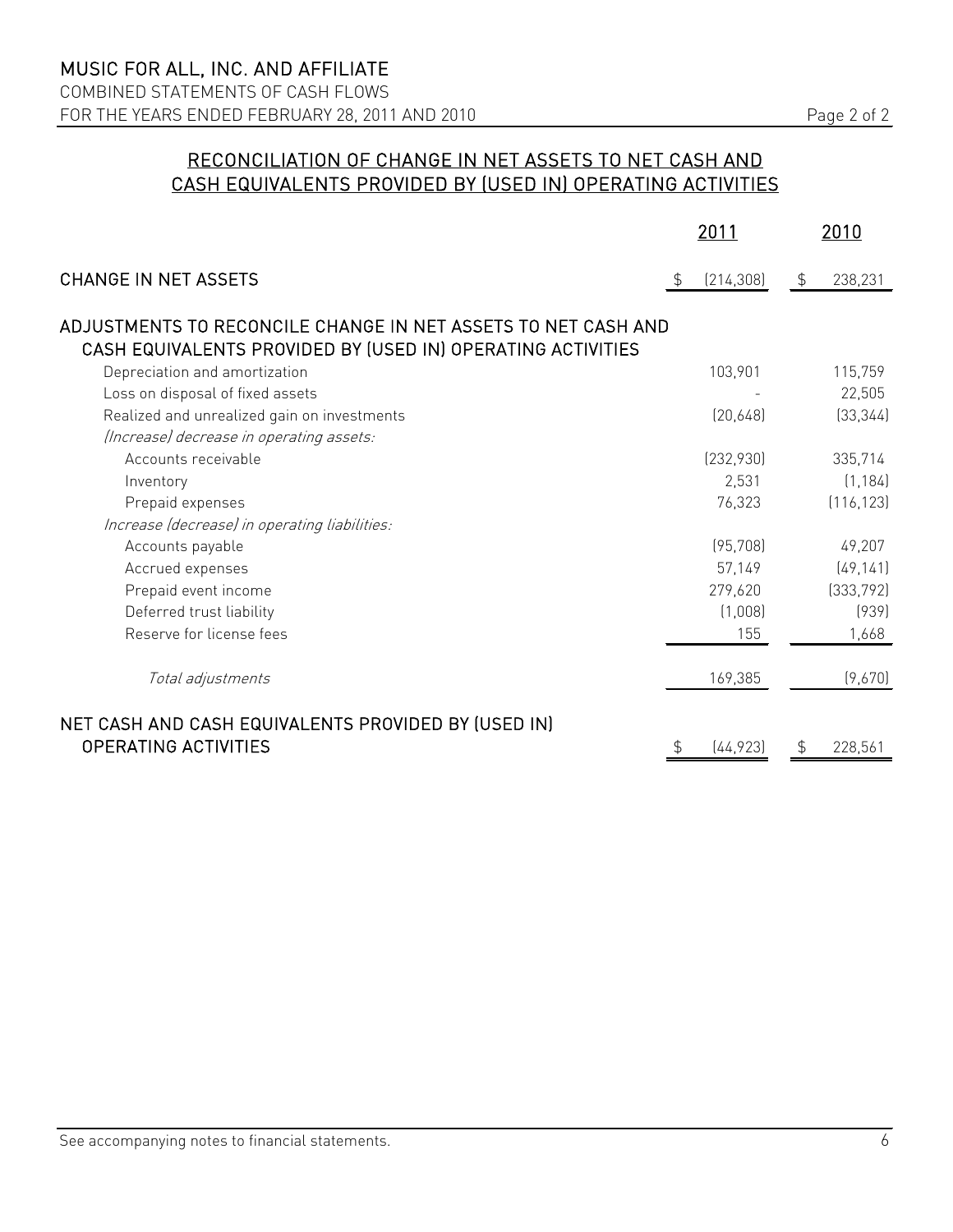## 1. NATURE OF ACTIVITIES AND SUMMARY OF SIGNIFICANT ACCOUNTING POLICIES

### GENERAL

Music for All, Inc. (Music for All) is an Illinois not-for-profit corporation whose mission is to create, provide and expand positively life-changing experiences through music for all. The Organization is one of the largest and most influential national music education organizations in support of active music-making, combining programming at a national level with active and ongoing advocacy for the music education and the arts. The majority of the Organization's revenues come from program registrations and sponsorships.

The combined financial statements include the activities of Music for All Foundation (Foundation), an organization affiliated through common control, which awards grants and scholarships to further music education.

#### PRINCIPLES OF CONSOLIDATION AND COMBINATION

The accompanying financial statements include the accounts of Music for All and the Foundation (the Organizations). All significant transactions and balances between the Organizations have been eliminated.

### BASIC ACCOUNTING POLICY

The accompanying financial statements have been prepared on the accrual basis of accounting. The preparation of financial statements in conformity with accounting principles generally accepted in the United States of America requires management to make estimates and assumptions that affect the reported amounts of assets and liabilities and disclosure of contingent assets and liabilities at the date of the financial statements and reported amounts of revenues and expenses during the reporting period. Actual results could differ from those estimates.

#### SUMMARIZED COMPARATIVE INFORMATION

The financial statements include certain prior year summarized comparative information in total, but not by net asset class and functional expense class. Such information does not include sufficient detail to constitute a presentation in conformity with GAAP. Accordingly, such information should be read in conjunction with the Organizations' financial statements for the year ended February 28, 2010, from which the summarized information was derived.

#### **CONTRIBUTIONS**

Contributions are recognized when the donor makes an unconditional promise to give to the Organizations and are recorded at their fair values as revenues and assets in the year a contributions acknowledgement is received. Contributions that are restricted by the donor are reported as increases in unrestricted net assets if the restrictions expire in the year in which the contributions are recognized. All other donor-restricted contributions are reported as increases in temporarily restricted net assets. When a restriction expires, temporarily restricted net assets are reclassified to unrestricted net assets.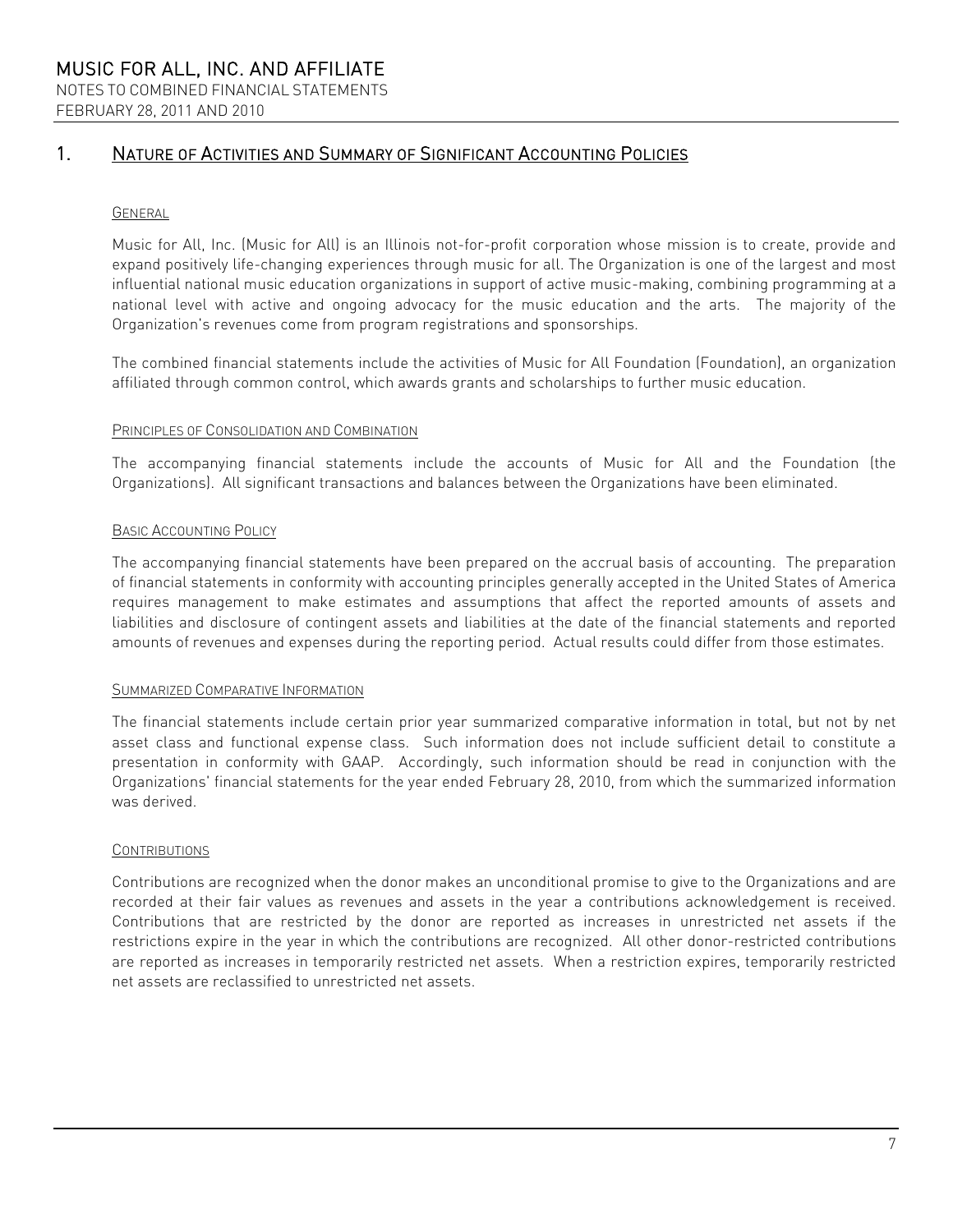## 1. NATURE OF ACTIVITIES AND SUMMARY OF SIGNIFICANT ACCOUNTING POLICIES, CONTINUED

### NET ASSET CLASSIFICATIONS

As required by Accounting Standards for the Presentation of Financial Statements of Not-For-Profit Organizations, the Organizations are required to report information regarding the changes in and total of each of the net asset classes, based upon donor restrictions, as applicable. Net assets are to be classified as unrestricted, temporarily restricted and permanently restricted.

The following classes of net assets are maintained:

### UNRESTRICTED NET ASSETS

The unrestricted net asset class includes general and board designated assets and liabilities of the Organizations. The unrestricted net assets of the Organizations may be used at the discretion of management to support the Organizations' purposes and operations. The Board of Directors has designated a portion of the unrestricted assets to be used in the event of an emergency in the amount of \$93,655 at February 28, 2011.

#### TEMPORARILY RESTRICTED NET ASSETS

The temporarily restricted net asset class includes assets of the Foundation related to gifts with explicit donorimposed restrictions that have not been met as to a specified purpose or to later periods of time or after specified dates. Donor designated promises to give that are due in future periods and are not permanently restricted are classified as temporarily restricted net assets. Temporarily restricted net assets are comprised of the following at February 28, 2011 and 2010:

|                                                                   |               | 2010   |               |
|-------------------------------------------------------------------|---------------|--------|---------------|
| National Association of Uniform Manufacturers<br>and Distributors | $\frac{4}{5}$ | 1,000  | \$<br>1,000   |
| Mark Jolesch Scholarship                                          |               | 3,373  | 5,372         |
| McLeroy Scholarship Fund                                          |               | 882    | 882           |
| Camp Scholarship Fund                                             |               | 292    | 300           |
| Summer Symposium                                                  |               |        | 1,930         |
| The Paynter Project                                               |               | 2,909  | 2,909         |
| Mark Williams Fund                                                |               | 1,450  | 1,450         |
| Summer Symposium - Music For All, Inc.                            |               |        | 1,000         |
| Lilly Endowment, Inc. - fundraising                               |               | 2,683  | 67,312        |
| Guitar Center, Inc.                                               |               | 50,000 | 50,000        |
|                                                                   | \$            | 62,589 | \$<br>132,155 |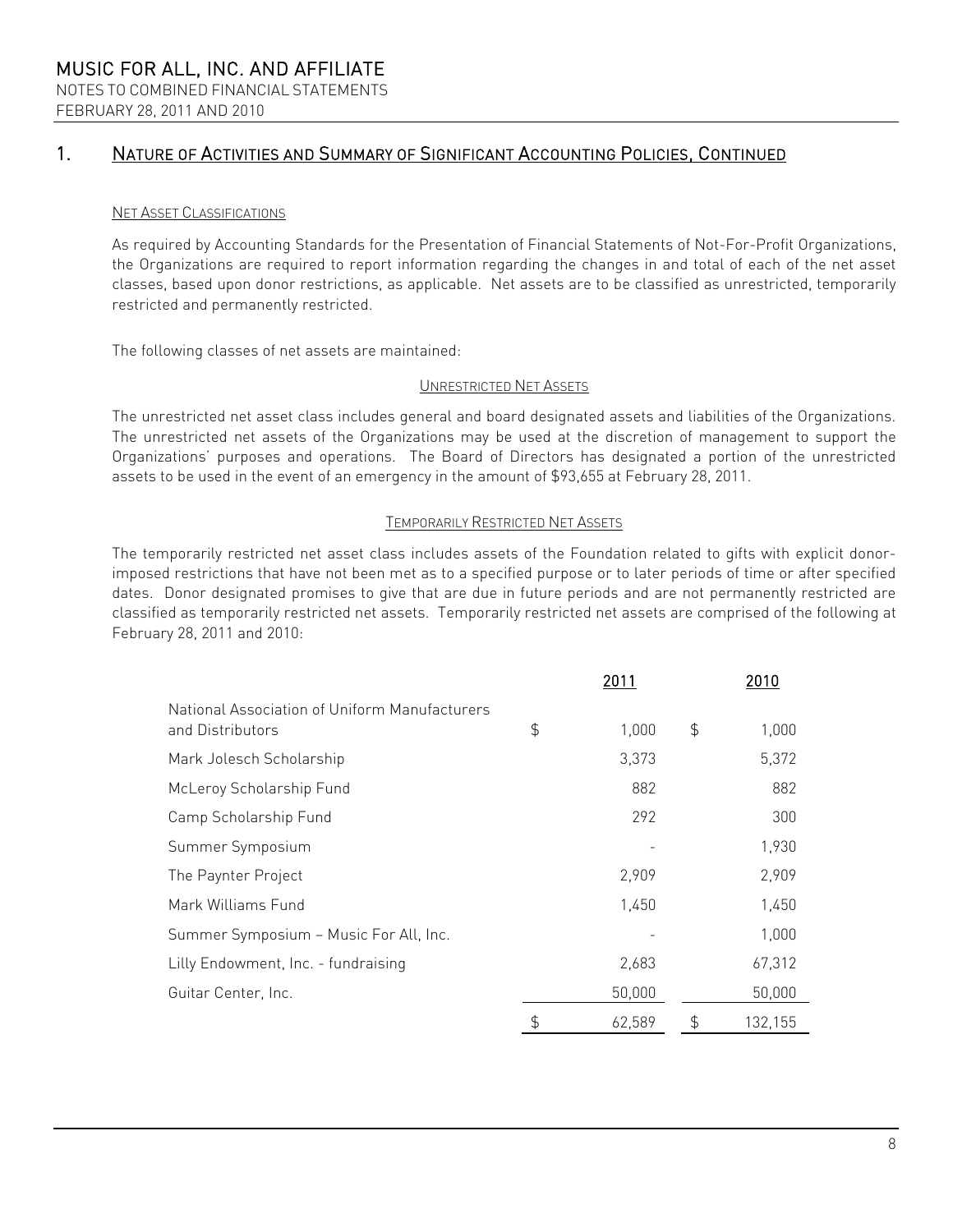FEBRUARY 28, 2011 AND 2010

## 1. NATURE OF ACTIVITIES AND SUMMARY OF SIGNIFICANT ACCOUNTING POLICIES, CONTINUED

### Permanently Restricted Net Assets

The permanently restricted net asset class includes assets of the Foundation for which the donor has stipulated that the contribution be maintained in perpetuity. Donor imposed restrictions limiting the use of the assets or its economic benefit neither expire with the passage of time nor can be removed by satisfying a specific purpose. Permanently restricted net assets are comprised of the following at February 28, 2011 and 2010:

|                                 |                | 2011    |   | 2010    |
|---------------------------------|----------------|---------|---|---------|
| Honor Band Chair Endowment      | $\mathfrak{S}$ | 50,750  | S | 50,750  |
| L.J. Hancock Memorial Endowment |                | 32.853  |   | 32,038  |
| Sandy Feldstein Legacy Fund     |                | 35,432  |   | 34,914  |
| Fred J Miller Scholarship Fund  |                | 21,000  |   | 21,000  |
| <b>Foundation Endowment</b>     |                | 683     |   | 683     |
|                                 | \$             | 140,718 | Ъ | 139,385 |

### CASH AND CASH EQUIVALENTS

For purposes of the statement of cash flows, the Organizations consider all highly liquid temporary cash investments purchased with a maturity of three months or less to be cash equivalents.

### RECEIVABLES AND CREDIT POLICIES

Accounts receivable are stated at the amount billed. Account balances with invoices over 90 days past the due date are considered delinquent. In addition to management attempting collection on all accounts over 90 days, those accounts are placed on hold status until payment arrangements are made.

Payments of accounts receivable are allocated to the specific invoices identified on the remittance advice or, if unspecified, the participant is contacted to determine to which outstanding invoices to apply payment.

Management individually reviews all accounts receivable balances that exceed 90 days past due. Accounts are called on to notify past due amounts and establish payment plans. Receivable balances are not written off as bad debts until approved by the Board of Directors.

#### INVENTORY

Inventory, consisting of audio and video recordings, has been valued at the lower of cost or market on a first-in, first-out (FIFO) basis.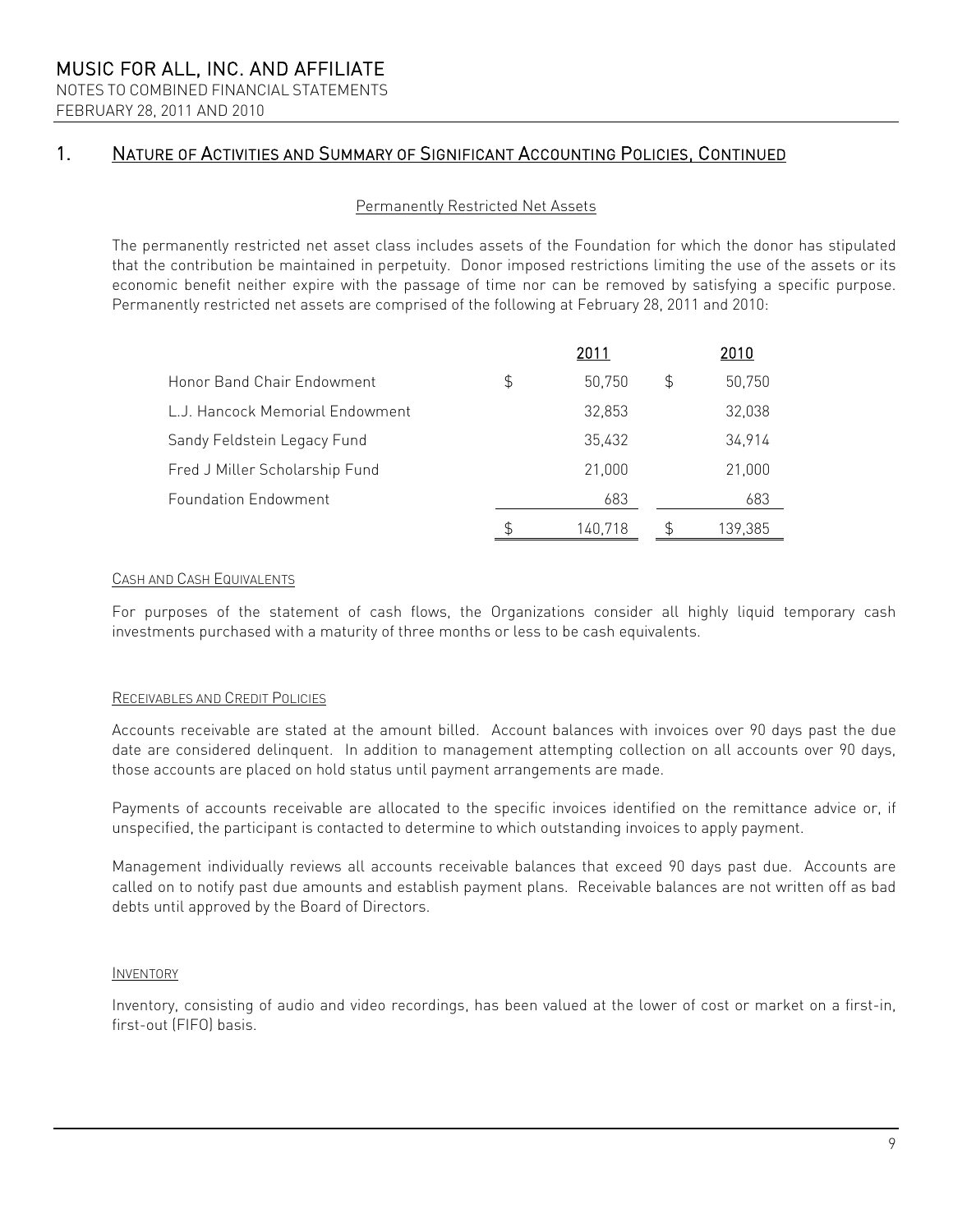## 1. NATURE OF ACTIVITIES AND SUMMARY OF SIGNIFICANT ACCOUNTING POLICIES, CONTINUED

### PROPERTY AND EQUIPMENT

Property and equipment are recorded at cost and depreciation is computed using straight-line and accelerated methods over the estimated useful lives of the assets (5-10 years for furniture and equipment). Leasehold improvements are amortized over the term of the lease.

### OTHER ASSETS

A trademark was acquired during the 2007 merger and was recorded at the previous entity's cost. The trademark is reviewed for impairment on an annual basis.

### RESERVE FOR LICENSE FEES

The financial statements include a reserve liability for management's estimate of royalties and license fees due (or potentially due) on sales for the past three years on video tapes of special events sold to the general public, but not for tapes sold prior to the three year period. Provisions to the reserve are based on total audio/video sales during the year.

### REVENUE RECOGNITION

Event fees and related revenue are recognized in the period in which the event occurs. Amounts collected in advance are recorded as prepaid event income. Sales and commissions are recognized when earned.

Donors' unconditional promises to give cash and other assets are required to be recognized as contribution revenue in the period the promises are made. Promises which are conditional or which are not supported by appropriate documentation are not recognized as contribution revenue until conditions have been satisfied or amounts have been received. Donations of material and supplies, including the use of a facility, are recorded as revenue (in-kind contributions) and applicable expense at their estimated fair value at the date of the donation.

#### IN-KIND CONTRIBUTIONS

During the years ended February 28, 2011 and 2010, contributed services, goods, and use of facilities were received by the Organizations. The fair market value of these services, goods and facilities of \$257,766 and \$242,199 (of which \$241,020 is rent for each year) for the years ended February 28, 2011 and 2010, has been reflected in the accompanying financial statements. Accordingly, these transactions have been treated as noncash transactions and are properly excluded from the statement of cash flows.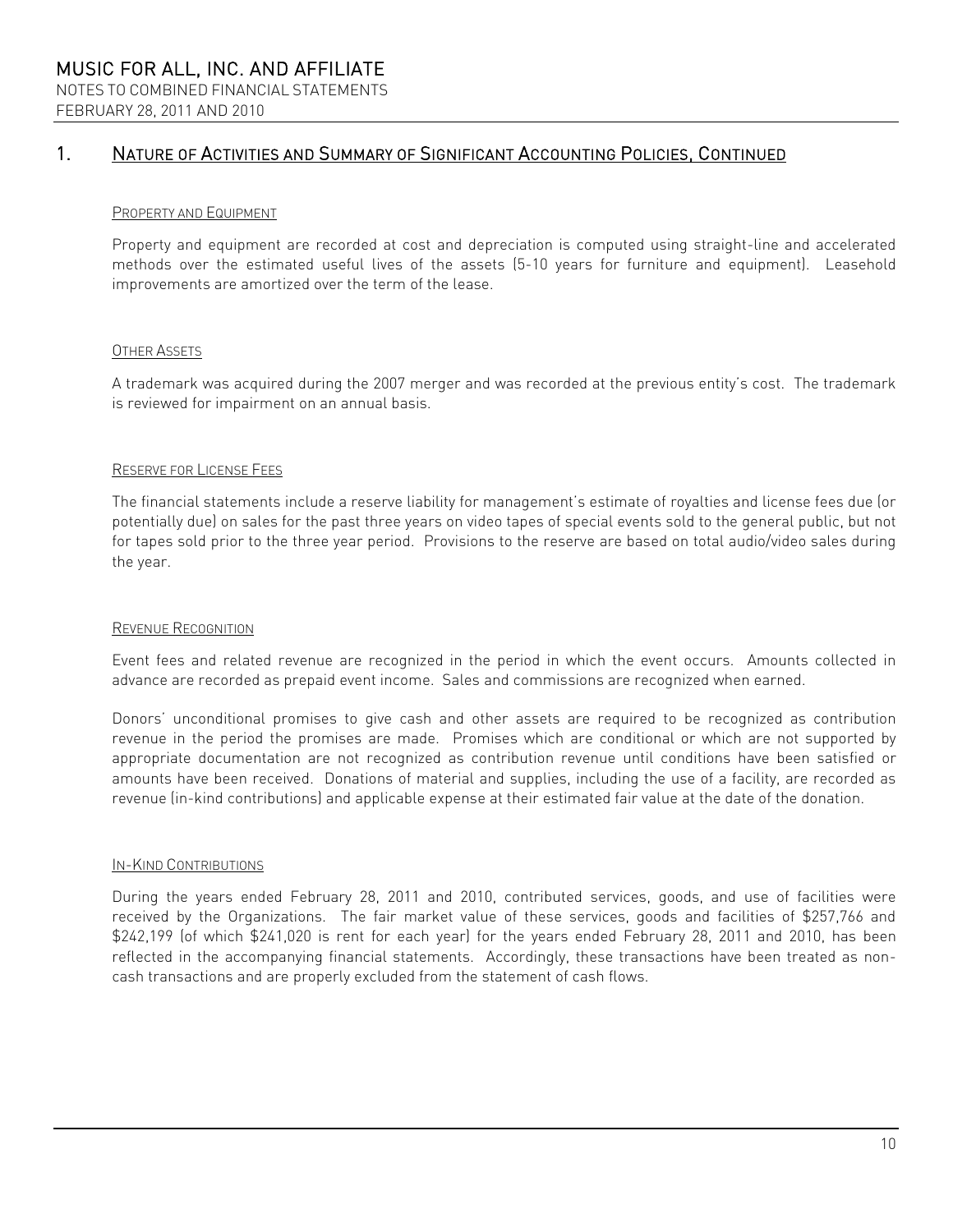## 1. NATURE OF ACTIVITIES AND SUMMARY OF SIGNIFICANT ACCOUNTING POLICIES, CONTINUED

### EXPENSE ALLOCATION

Expenses have been classified as event expenses (program services), fundraising, and general and administrative expenses based on the actual direct expenditures and cost allocation based on estimates of time and usage by the Organizations' personnel and programs.

### ADVERTISING COSTS

The Organizations incurred \$21,543 and \$15,702 in advertising expense for the years ended February 28, 2011 and 2010, respectively. These costs were expensed as incurred.

### FAIR VALUE MEASUREMENTS

Accounting Standards for Fair Value Measurement define fair value as the exchange price that would be received for an asset or paid to transfer a liability (exit price) in the principal or most advantageous market for the asset or liability in an orderly transaction between market participants at the measurement date. Those standards also establish a three-level fair value hierarchy that prioritizes the inputs to valuation techniques used to measure fair value, giving highest priority to unadjusted quoted prices in active markets for identical assets or liabilities (level 1 measurements) and lowest priority to unobservable inputs (level 3 measurements).

Level 1 inputs are quoted prices (unadjusted) in active markets for identical assets or liabilities that the reporting entity has the ability to access at the measurement date. Level 2 inputs are inputs other than quoted prices included within Level 1 that are observable for the asset or liability, either directly or indirectly. Level 3 inputs are unobservable inputs for the asset or liability.

Assets measured on a recurring basis at February 28, 2011 and 2010 are as follows: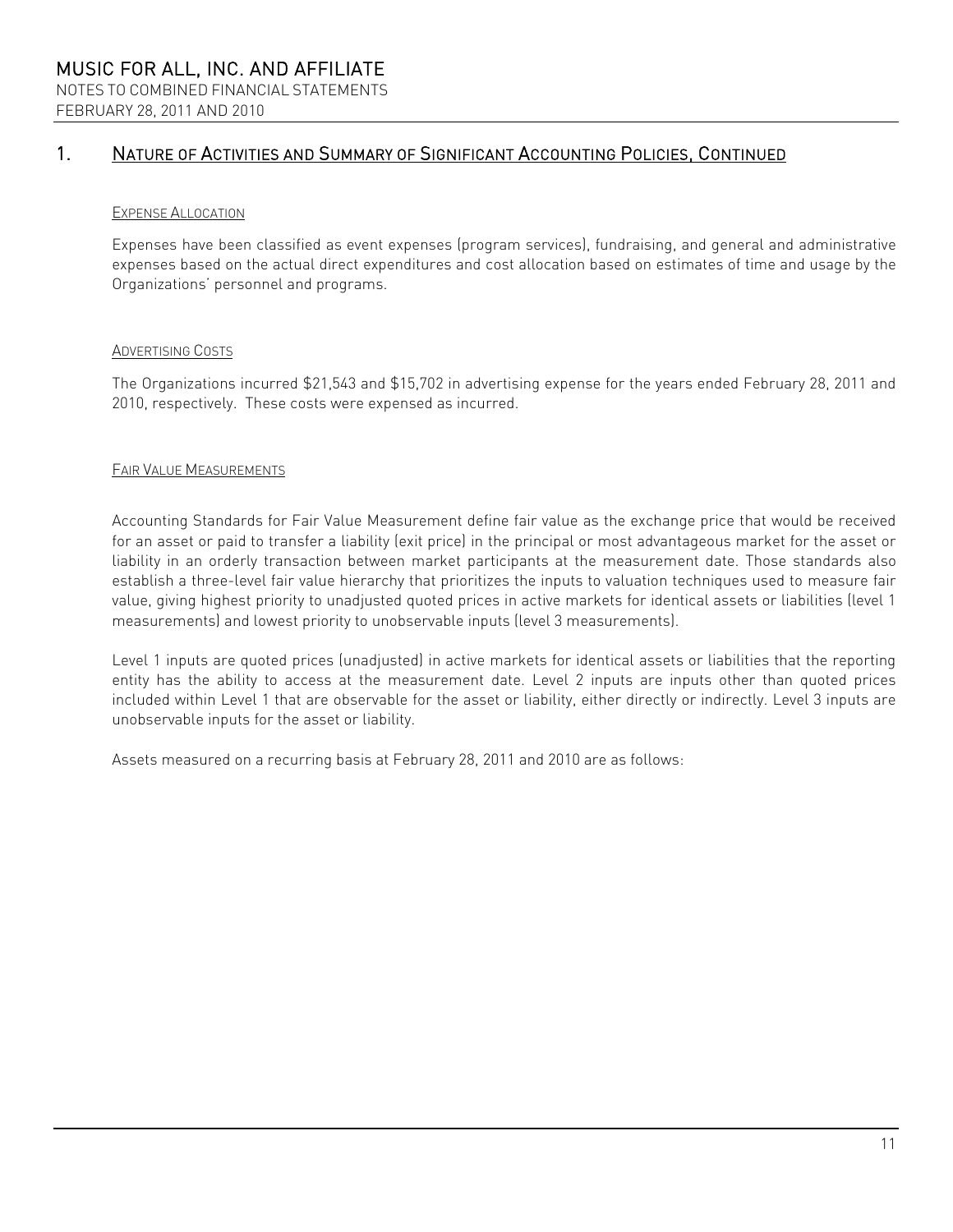NOTES TO COMBINED FINANCIAL STATEMENTS FEBRUARY 28, 2011 AND 2010

#### 1. NATURE OF ACTIVITIES AND SUMMARY OF SIGNIFICANT ACCOUNTING POLICIES, CONTINUED

| 2011             |               |            |                | Quoted<br>Prices in<br>Active<br>Markets for<br>Identical<br>Assets |               | Significant<br>Other<br>Observable<br>Inputs | Significant<br>Unobservable<br>Inputs |  |  |
|------------------|---------------|------------|----------------|---------------------------------------------------------------------|---------------|----------------------------------------------|---------------------------------------|--|--|
|                  |               | Fair Value |                | [Level 1]                                                           |               | [Level 2]                                    | [Level 3]                             |  |  |
| Mutual funds     |               |            |                |                                                                     |               |                                              |                                       |  |  |
| Growth           | $\frac{4}{5}$ | 37,517     | $\frac{4}{5}$  | 37,517                                                              | $\frac{4}{5}$ |                                              | $\frac{4}{5}$                         |  |  |
| Value            |               | 28,800     |                | 28,800                                                              |               |                                              |                                       |  |  |
| Blended          |               | 24,376     |                | 24,376                                                              |               |                                              |                                       |  |  |
| Diversified      |               |            |                |                                                                     |               |                                              |                                       |  |  |
| emerging markets |               | 2,530      |                | 2,530                                                               |               |                                              |                                       |  |  |
| Fixed income     |               |            |                |                                                                     |               |                                              |                                       |  |  |
| Bond             |               | 38,344     |                | 38,343                                                              |               |                                              |                                       |  |  |
| Bank loan        |               | 5,312      |                | 5,312                                                               |               |                                              |                                       |  |  |
|                  | \$            | 136,879    | $\updownarrow$ | 136,879                                                             | \$            |                                              | \$                                    |  |  |

| 2010         |               |            |               | Quoted<br>Prices in<br>Active<br>Markets for<br>Identical<br>Assets | Significant<br><b>Other</b><br>Observable<br>Inputs |                          | Significant<br>Unobservable<br>Inputs |  |  |
|--------------|---------------|------------|---------------|---------------------------------------------------------------------|-----------------------------------------------------|--------------------------|---------------------------------------|--|--|
|              |               | Fair Value | [Level 1]     |                                                                     | [Level 2]                                           |                          | [Level 3]                             |  |  |
| Mutual funds |               |            |               |                                                                     |                                                     |                          |                                       |  |  |
| Growth       | $\frac{4}{5}$ | 32,684     | $\frac{4}{5}$ | 32,684                                                              | $\frac{4}{5}$                                       | $\overline{\phantom{a}}$ | $\frac{4}{5}$                         |  |  |
| Value        |               | 24,251     |               | 24,251                                                              |                                                     |                          |                                       |  |  |
| Blended      |               | 17,370     |               | 17,370                                                              |                                                     |                          |                                       |  |  |
| Fixed income |               |            |               |                                                                     |                                                     |                          |                                       |  |  |
| Real estate  |               | 2,403      |               | 2,403                                                               |                                                     | -                        |                                       |  |  |
| Bond         |               | 36,979     |               | 36,979                                                              |                                                     |                          |                                       |  |  |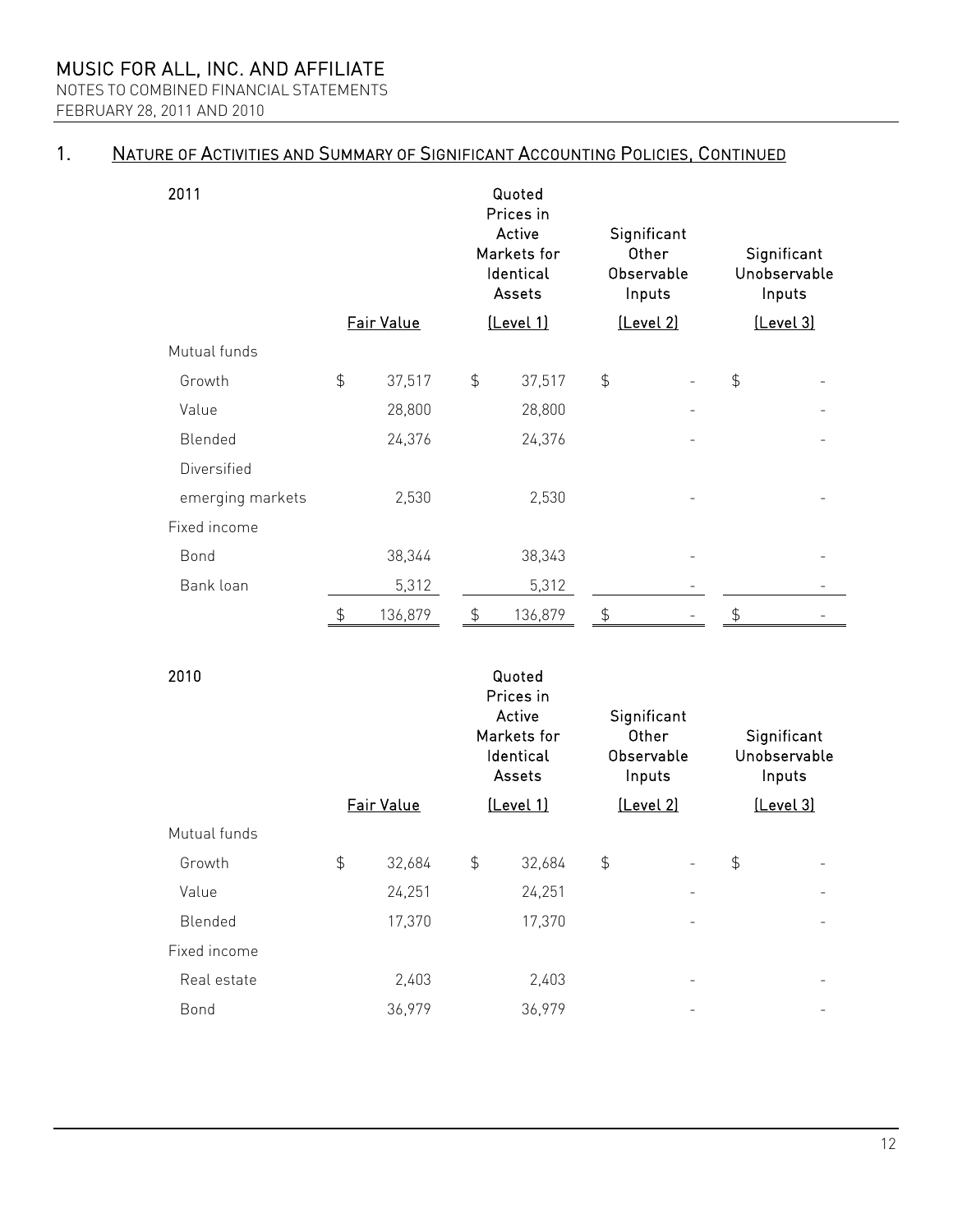NOTES TO COMBINED FINANCIAL STATEMENTS FEBRUARY 28, 2011 AND 2010

## 1. NATURE OF ACTIVITIES AND SUMMARY OF SIGNIFICANT ACCOUNTING POLICIES, CONTINUED

|                       |               |                   |                  | Quoted<br>Prices in<br>Active<br>Markets for<br>Identical<br>Assets |               | Significant<br>Other<br>Observable<br>Inputs | Significant<br>Unobservable<br>Inputs |  |  |
|-----------------------|---------------|-------------------|------------------|---------------------------------------------------------------------|---------------|----------------------------------------------|---------------------------------------|--|--|
|                       |               | <b>Fair Value</b> | <u>(Level 1)</u> |                                                                     | [Level 2]     |                                              | [Level 3]                             |  |  |
| Fixed income          |               |                   |                  |                                                                     |               |                                              |                                       |  |  |
| Money market          | $\frac{1}{2}$ | 1,053             | \$               | 1,053                                                               | $\frac{1}{2}$ | -                                            | $\frac{1}{2}$                         |  |  |
| Common stock          |               |                   |                  |                                                                     |               |                                              |                                       |  |  |
| Financial institution |               | 1,637             |                  | 1,637                                                               |               |                                              |                                       |  |  |
|                       | \$            | 116,377           | \$               | 116,377                                                             | \$            |                                              | \$                                    |  |  |

Following is a description of the valuation methodologies used for assets measured at fair market value:

- Common stock Valued at the closing price reported in the active market.
- Mutual funds and fixed income Valued at the net asset value of shares held by the Organizations at yearend as quoted in the active market.

The valuation methodologies have not changed at February 28, 2011 or 2010.

### SUBSEQUENT EVENTS

Subsequent events have been evaluated by Management through July 27, 2011, which is the date the financial statements were available to be issued.

#### 2. ENDOWMENT FUNDS

The Organizations' endowment consists of donor permanently restricted contributions that were made to provide a source of income for scholarships. As required by Generally Accepted Accounting Principles (GAAP), net assets associated with endowment funds are classified and reported based on the existence or absence of donor-imposed restrictions.

#### INTERPRETATION OF RELEVANT LAW

The Board of Directors of the Organizations have interpreted the State Prudent Management of Institutional Funds Act (SPMIFA) as requiring the preservation of the purchasing power of the original gift as of the gift date of the donor-restricted endowment funds absent explicit donor stipulations to the contrary. As a result of this interpretation, the Organizations classify as permanently restricted net assets the original value of gifts donated to the permanent endowment. In accordance with SPMIFA, the Organizations consider the following factors in making a determination to appropriate or accumulate donor-restricted endowment funds: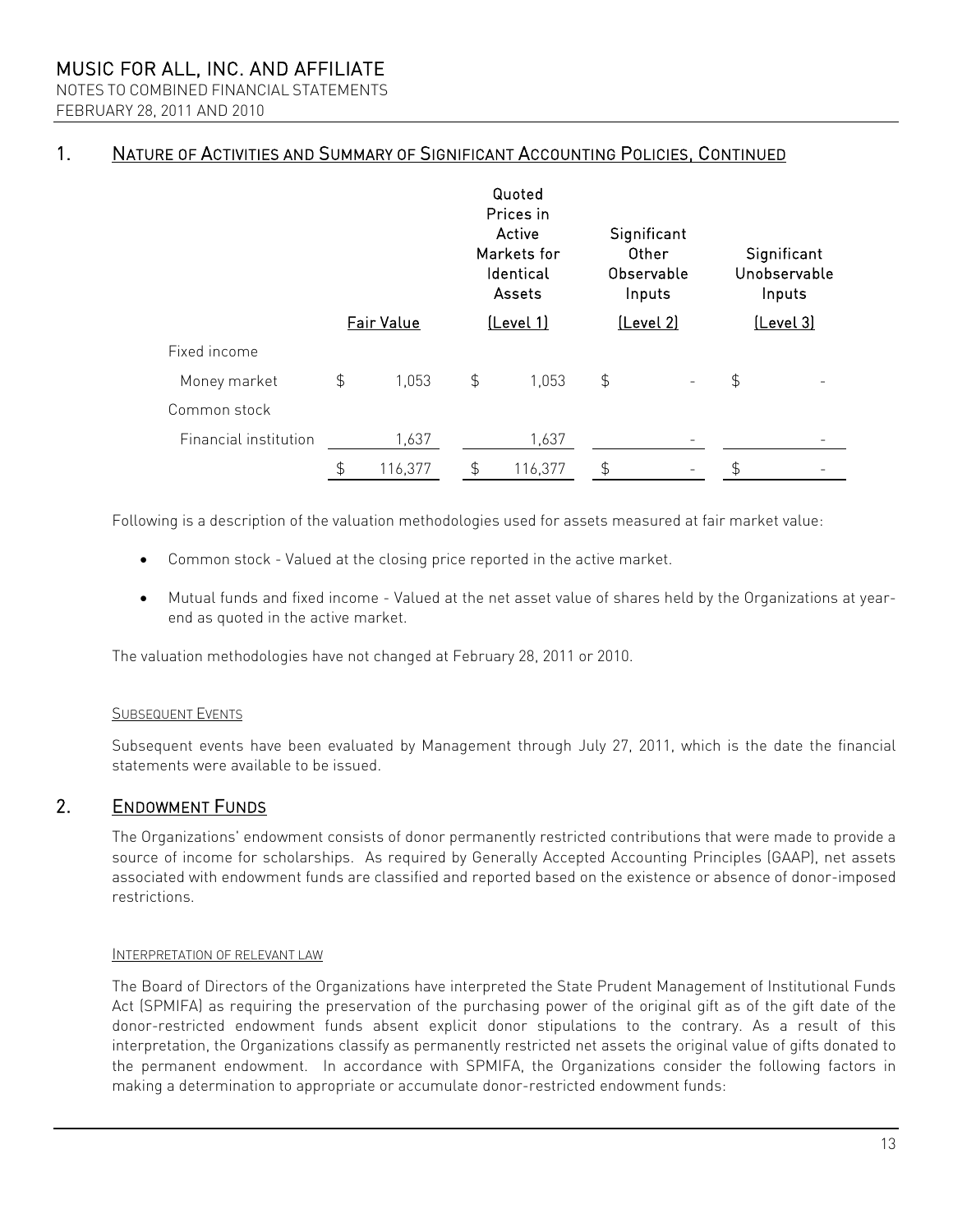NOTES TO COMBINED FINANCIAL STATEMENTS FEBRUARY 28, 2011 AND 2010

#### 2. ENDOWMENT FUNDS, CONTINUED

- (1) The duration and preservation of the fund
- (2) The purposes of the Organizations and the donor-restricted endowment fund
- (3) General economic conditions
- (4) The possible effect of inflation and deflation
- (5) The expected total return from income and the appreciation of investments
- (6) Other resources of the Organizations
- (7) The investment policies of the Organizations.

Changes in Endowment Net Assets for the year ended February 28:

|                                         | 2011          |    | 2010    |  |
|-----------------------------------------|---------------|----|---------|--|
| Endowment net assets, beginning of year | \$<br>139,385 | \$ | 110,942 |  |
| Donations                               | 1,333         |    | 7,443   |  |
| Transfer in                             |               |    | 21,000  |  |
| Expenditures                            |               |    |         |  |
| Endowment net assets, end of year       | 140,718       | S. | 139,385 |  |

### RETURN OBJECTIVES AND RISK PARAMETERS

The Organizations have adopted investment policies for endowment assets that attempt to provide a predictable stream of funding to programs supported by the endowment while seeking to maintain the purchasing power of the endowment assets. Endowment assets include those assets of donor-restricted funds that the Organizations must hold in perpetuity.

### STRATEGIES EMPLOYED FOR ACHIEVING OBJECTIVES

To satisfy long-term rate-of-return objectives, the Organizations rely on a total return strategy administered by PNC Investments in which investment returns are achieved through both capital appreciation (realized and unrealized) and current yield (interest and dividends). PNC Investments targets a diversified asset allocation that places a greater emphasis on long-term growth and a reasonable return.

### SPENDING POLICY AND HOW THE INVESTMENT OBJECTIVES RELATE TO SPENDING POLICY

The Organizations have a policy whereby disbursements can be made up to 5% of the endowment's previous year fund balance for the Organizations' scholarships. This is consistent with the Organizations' objective to maintain the purchasing power of the endowment assets held in perpetuity or for a specified term as well as to provide additional real growth through investment return.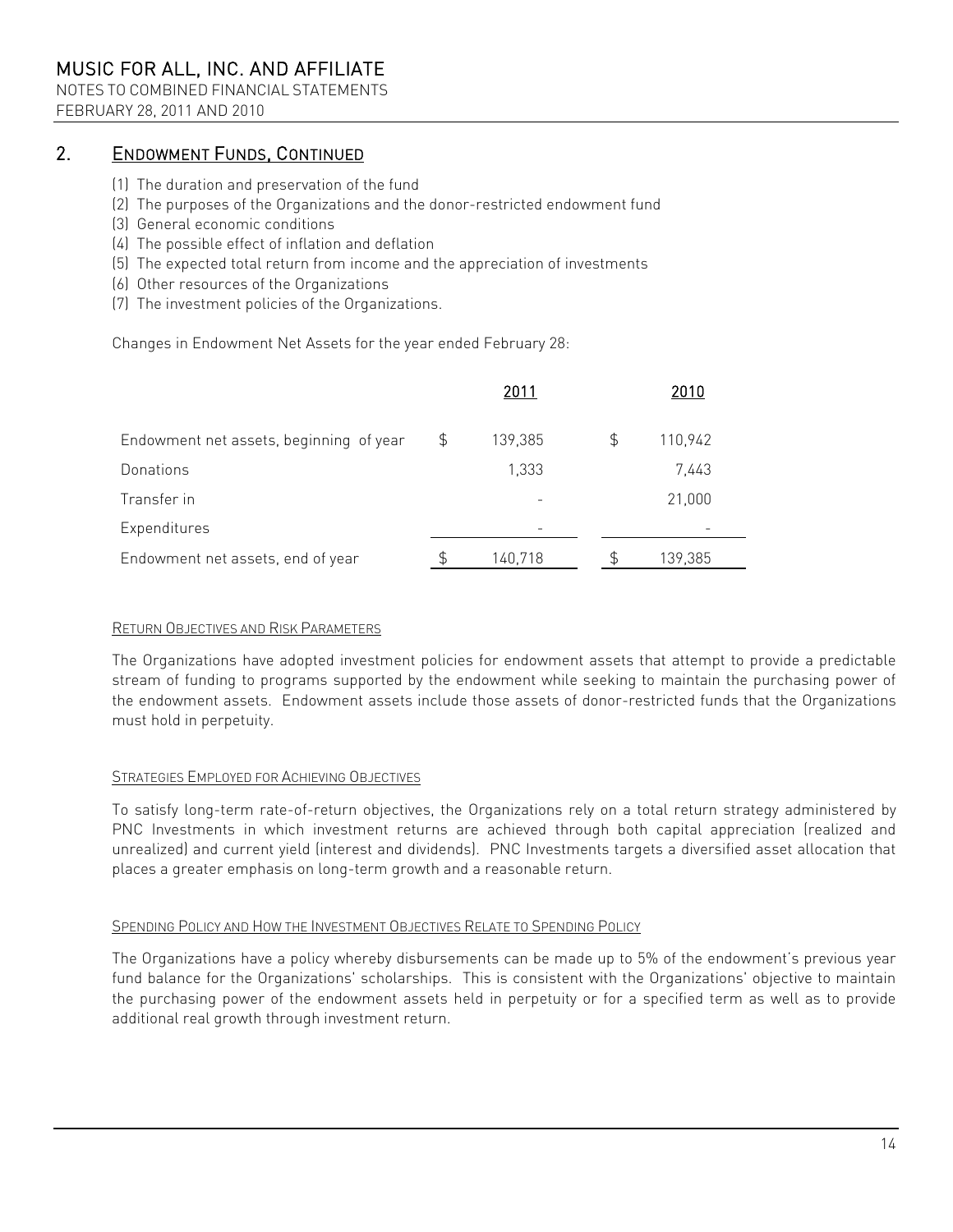#### 3. **INVESTMENTS**

Consistent with Accounting Standards for Investments Held by Not-for-Profits, investments in equity securities with readily determinable fair values and all investments in debt securities are measured at fair value in the statements of financial position. Unrealized gains and losses are based on the differences between cost and fair value of each classification of security and are reported in the statement of activities. Fair market value is determined by quoted prices in the active market.

Cost and fair value of investments at February 28, 2011 and 2010 are as follows:

|                       |   | 2011    |    |             |  | 2010   |  |             |  |
|-----------------------|---|---------|----|-------------|--|--------|--|-------------|--|
|                       |   | Fair    |    | 2011        |  | Fair   |  | 2010        |  |
|                       |   | Value   |    | <u>Cost</u> |  | Value  |  | <u>Cost</u> |  |
| Marketable Securities | ፍ | 136,879 | \$ | 119.470     |  | 16,377 |  | 100,569     |  |

#### 4. PROPERTY AND EQUIPMENT

Property and equipment at February 28, 2011 and 2010 is as follows:

|                          |    | 2011        |    | 2010          |
|--------------------------|----|-------------|----|---------------|
| Leasehold improvements   | \$ | 763,638     | \$ | 763,638       |
| Capitalized software     |    | 12,000      |    |               |
| Furniture and equipment  |    | 748,990     |    | 736,844       |
|                          |    | 1,524,628   |    | 1,500,482     |
| Accumulated depreciation |    | (1,300,647) |    | (1, 196, 745) |
|                          | S  | 223,981     | S  | 303,737       |

#### 5. PREPAID EVENT INCOME

The Organizations record prepaid event income when funds are collected in advance for events. Once the event takes place, the funds are recognized as income. The prepaid account also includes sponsorship income that is contractually obligated to the Organizations. Income is recognized as the Organizations fulfill the contract requirements. Prepaid event income as of February 28, 2011 and 2010 was \$1,991,065 and \$1,711,445, respectively.

#### 6. BANK LINE OF CREDIT

Music for All maintained a \$650,000 line of credit with a bank that expired in April 2011. The line of credit bore interest at the LIBOR rate plus 4.0% with a 5.0% minimum (5.0% at February 28, 2011). Music for All had no outstanding balance on the line of credit at February 28, 2011 and 2010, respectively. The line of credit was secured by Music for All's assets.

In April 2011, Music for All renewed its line of credit agreement. The new line of credit agreement allows for a \$620,000 line of credit which matures in April 2012. The new line of credit will bear interest at LIBOR plus 4.0%, with a minimum interest rate of 5.0% and is secured by Music For All's assets.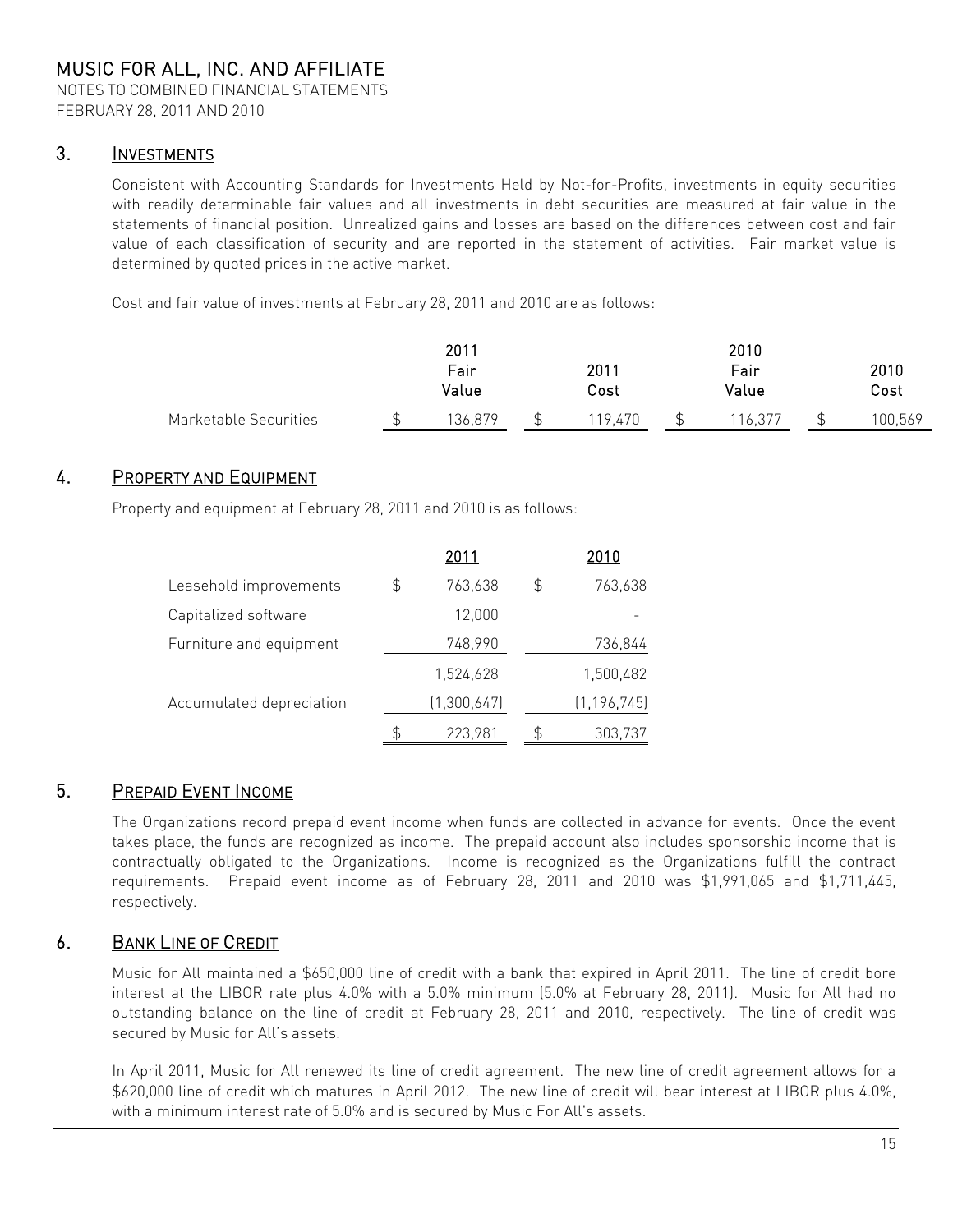#### 7. **DEFERRED TRUST LIABILITY**

Music for All received a charitable gift annuity trust of \$75,000 during the year ended February 29, 2008. Under this trust agreement, Music for All is required to pay the donor \$4,125 annually, in quarterly installments. Music for All has recorded a deferred trust liability for the estimated value of these payments. The deferred trust liability was \$41,692 and \$42,700 at February 28, 2011 and February 28, 2010, respectively.

#### 8. TAX STATUS

Music for All is a non-profit corporation, exempt from income taxes under Section 501(c)(3) of the U.S. Internal Revenue Code and has been classified as an organization that is not a private foundation under Section 509(a) of the Internal Revenue Code.

Accounting Standards for Income Taxes provide detailed guidance for financial statement recognition, measurement, and disclosure of uncertain tax positions recognized in an enterprise's financial statements.

Music for All regularly evaluates its activities to determine that they are in compliance with its tax-exempt purposes. Currently, the Organization's management does not believe it is engaged in any activities that would generate unrelated business income or create an uncertain tax position. All tax periods prior to 2008 are no longer subject to examination.

#### 9. EMPLOYEE BENEFIT PLAN

Music for All maintains a Section 403(b) salary reduction retirement plan. The plan covers essentially all salaried employees who have completed one year of service. The plan agreement provides for discretionary employer matching contributions. In August 2008, the match was suspended. However, beginning in March 2010, the discretionary match has been reinstated at an amount not to exceed 3% of the employee's annual salary. The matching contributions are subject to a six-year graded vesting schedule that provides 20% vesting after two years of service and 20% per year thereafter (100% vested after six years of service). Music for All's contributions for the years ended February 28, 2011 and February 28, 2010 totaled \$16,098 and \$0, respectively.

#### 10. LEASES

Music for All has a lease with the Redevelopment Commission of the City of Indianapolis, Indiana (lessor) for office space. The lease expires June 2012. Music for All is responsible for paying the utilities and is required to comply with certain programmatic commitments to the City of Indianapolis. If Music for All does not comply, it must pay base rent at the rate of \$12 per square foot per year.

The lessor has certain rights to terminate the lease if it receives a certain offer by another tenant. Music for All may elect to match the offer and remain in the space or vacate the space and receive \$40,000 for each year remaining on the lease. The estimated fair market value of this lease is approximately \$20,000 per month. Accordingly, the annual fair market value of the lease is \$241,020, as noted in Note 1, which is recorded as an inkind contribution for the leased office space.

During the year ended February 28, 2011, Music for All extended its lease with the Redevelopment Commission with the City of Indianapolis, Indiana. The lease extends from July 2013 through June 2023. The straight-line payments are \$16,738 per month.

Music for All also leases office equipment under various operating leases expiring March 2013.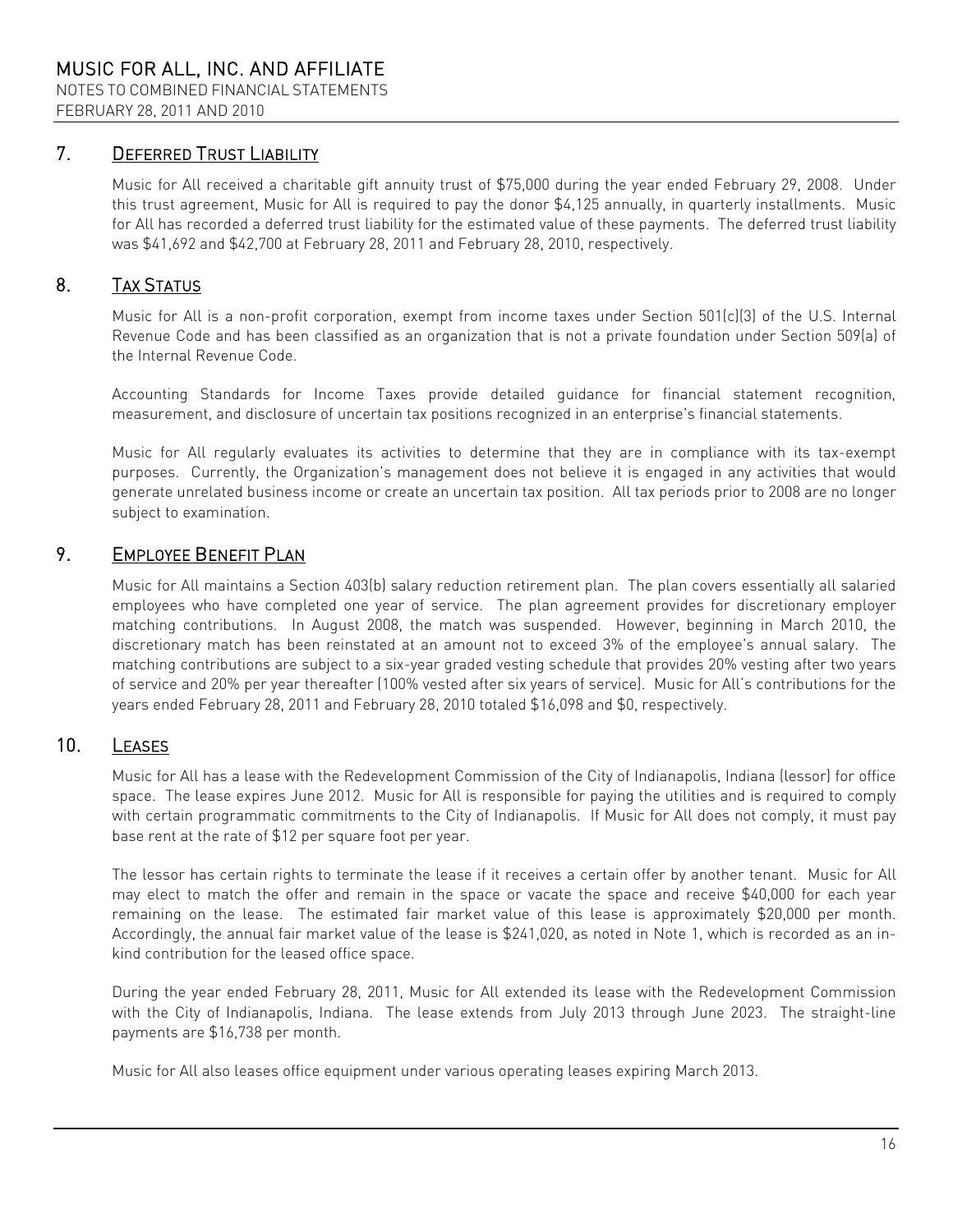NOTES TO COMBINED FINANCIAL STATEMENTS FEBRUARY 28, 2011 AND 2010

#### 10. LEASES, CONTINUED

Future minimum lease payments required under these leases are as follows for the years ending February 28:

| 2012       | \$<br>16,488    |
|------------|-----------------|
| 2013       | 16,488          |
| 2014       | 150,388         |
| 2015       | 217,338         |
| 2016       | 214,590         |
| Thereafter | 1,472,900       |
|            | \$<br>2,088,192 |

Equipment rental expense for the years ended February 28, 2011 and 2010 for these leases amounted to \$16,380 and \$21,141, respectively. Music for All rents other equipment on a temporary basis for camps and other activities.

#### 11. COMMITMENTS

Music for All has contracted with the Capital Improvement Board of Managers of Marion County, Indiana to host a regional competition and its Grand National competition at Lucas Oil Stadium annually through 2012. Both agreements have an exit clause, but require a percentage of the booking fee to be paid upon cancellation of the event. The regional competition will be held in Lucas Oil Stadium at a rate of \$230,812 for the three years, through November 2012. The Grand National competition held in Indianapolis will be held in Lucas Oil Stadium at a rate of \$973,086 for the three years, through November 2012.

Music for All has contracted with CopyCat Music Licensing of La Crosse, Wisconsin, to assist and obtain rights to use various copyrighted music for sponsored competitions, DVDs, audio downloads and CDs through September 30, 2013. CopyCat Music Licensing is to be paid \$66,000, \$69,025 and \$40,425 for each of the years ending February 28, 2012, February 29, 2013 and February 28, 2014.

#### 12. GOING CONCERN

As shown in the accompanying financial statements, the Organization had a decrease in net assets of approximately \$214,000 for the year ended February 28, 2011, and as of that date, the Organizations' current liabilities exceeded its current assets by approximately \$585,000 and the Organizations had a net deficit in their Unrestricted Net Assets and total Net Assets. While those factors create some uncertainty about the Organizations' ability to continue as a going concern, the Organizations continue to pursue and stay on plan to improve the financial position and eliminate their accumulated deficit. The budget for fiscal year 2012 shows an increase in net assets of approximately \$200,000.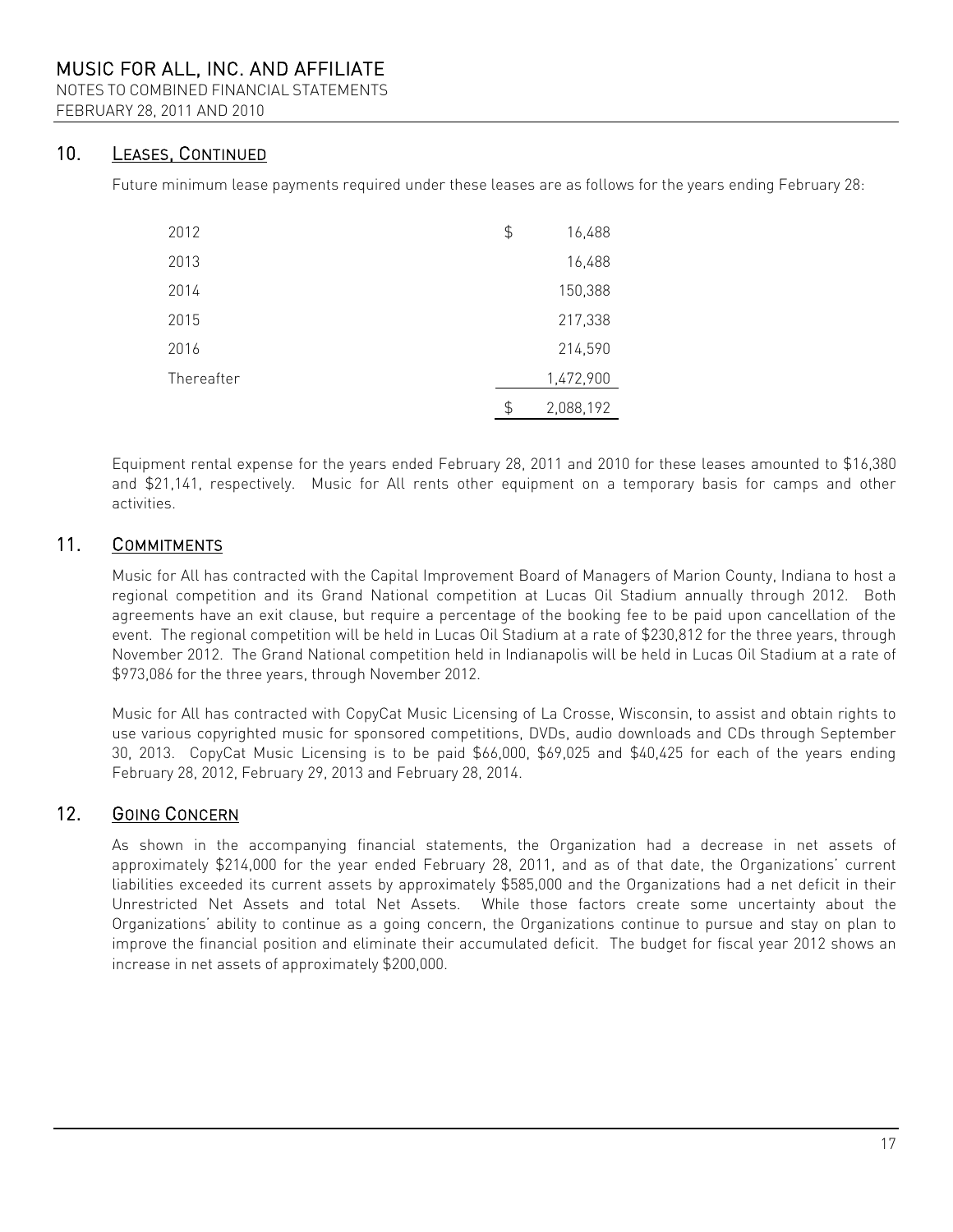



INDEPENDENT AUDITORS' REPORT ON SUPPLEMENTARY INFORMATION

To the Board of Directors of Music for All, Inc. and Affiliate

Our audits of the February 28, 2011 and 2010 combined financial statements were conducted for the purpose of forming an opinion on the basic financial statements taken as a whole. Our report on the basic financial statements appears on page one. The accompanying information shown in Exhibits I through VI is presented for the purpose of additional analysis and is not a required part of the basic financial statements. The combining information for the years ended February 28, 2011 and 2010 has not been subjected to the auditing procedures applied in the audit of basic financial statements.

Scenwalt CPAs, Ine.

July 27, 2011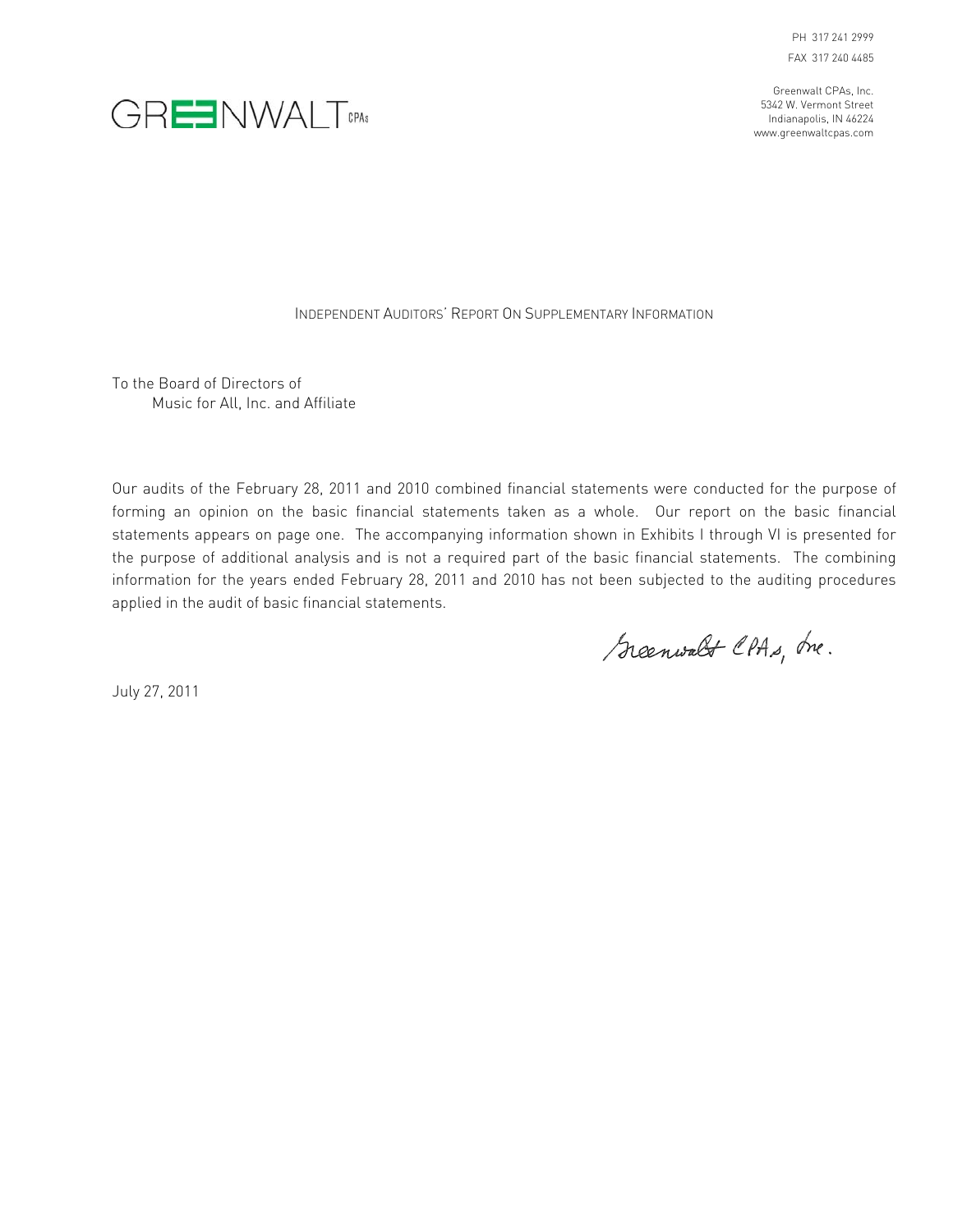COMBINING STATEMENTS OF FINANCIAL POSITION FEBRUARY 28, 2011 AND 2010

|  | г |  |
|--|---|--|
|  |   |  |

|                                                    | <b>MUSIC</b><br><b>FOR ALL</b> | <b>MUSIC FOR ALL</b><br><b>FOUNDATION ELIMINATIONS</b> |                          |               |                          | 2011<br><b>TOTAL</b>      | 2010<br><b>TOTAL</b> |  |
|----------------------------------------------------|--------------------------------|--------------------------------------------------------|--------------------------|---------------|--------------------------|---------------------------|----------------------|--|
| <b>ASSETS</b>                                      |                                |                                                        |                          |               |                          |                           |                      |  |
| <b>CURRENT ASSETS</b>                              |                                |                                                        |                          |               |                          |                           |                      |  |
| Cash and cash equivalents                          | \$<br>550,755                  | \$                                                     | 9,451                    | $\frac{1}{2}$ |                          | $\mathfrak{D}$<br>560,206 | \$<br>629,128        |  |
| Accounts receivable, net of allowance for doubtful |                                |                                                        |                          |               |                          |                           |                      |  |
| accounts of \$52,400 and \$40,400 in 2011 and 2010 | 896,696                        |                                                        | 174                      |               |                          | 896,870                   | 663,940              |  |
| Accounts receivable - related party                |                                |                                                        | 319                      |               | (319)                    |                           |                      |  |
| Inventory                                          | 8,971                          |                                                        |                          |               | L,                       | 8,971                     | 11,502               |  |
| Prepaid expenses                                   | 118,130                        |                                                        |                          |               |                          | 118,130                   | 194,453              |  |
| Total current assets                               | 1,574,552                      |                                                        | 9,944                    |               | (319)                    | 1,584,177                 | 1,499,023            |  |
| <b>INVESTMENTS</b>                                 |                                |                                                        |                          |               |                          |                           |                      |  |
| Marketable securities                              |                                |                                                        | 136,879                  |               |                          | 136,879                   | 116,377              |  |
| PROPERTY AND EQUIPMENT                             |                                |                                                        |                          |               |                          |                           |                      |  |
| Property and equipment                             | 1,516,779                      |                                                        | 7,849                    |               |                          | 1,524,628                 | 1,500,482            |  |
| Accumulated depreciation and amortization          | (1, 292, 798)                  |                                                        | (7, 849)                 |               |                          | (1,300,647)               | (1, 196, 745)        |  |
| Net property and equipment                         | 223,981                        |                                                        |                          |               |                          | 223,981                   | 303,737              |  |
| OTHER ASSETS                                       |                                |                                                        |                          |               |                          |                           |                      |  |
| Trademark                                          | 20,000                         |                                                        |                          |               |                          | 20,000                    | 20,000               |  |
|                                                    | 1,818,533<br>\$                | \$                                                     | 146,823                  | \$            | (319)                    | 1,965,037<br>\$           | 1,939,137<br>\$      |  |
| <b>LIABILITIES AND NET ASSETS</b>                  |                                |                                                        |                          |               |                          |                           |                      |  |
| <b>CURRENT LIABILITIES</b>                         |                                |                                                        |                          |               |                          |                           |                      |  |
| Accounts payable                                   | \$<br>19,966                   | \$                                                     |                          | $\frac{1}{2}$ |                          | \$<br>19,966              | 115,674<br>\$        |  |
| Accounts payable - related party                   | 300                            |                                                        | 19                       |               | (319)                    |                           |                      |  |
| Accrued expenses                                   | 154,285                        |                                                        | 4,000                    |               | $\overline{a}$           | 158,285                   | 101,136              |  |
| Prepaid event income                               | 1,991,065                      |                                                        | $\overline{\phantom{a}}$ |               | $\overline{\phantom{a}}$ | 1,991,065                 | 1,711,445            |  |
| Total current liabilities                          | 2,165,616                      |                                                        | 4,019                    |               | (319)                    | 2,169,316                 | 1,928,255            |  |
| <b>LONG-TERM LIABILITIES</b>                       |                                |                                                        |                          |               |                          |                           |                      |  |
| Deferred trust liability                           | 41,692                         |                                                        |                          |               |                          | 41,692                    | 42,700               |  |
| Reserve for license fees                           | 37,019                         |                                                        |                          |               |                          | 37,019                    | 36,864               |  |
| Total long-term liabilities                        | 78,711                         |                                                        |                          |               |                          | 78,711                    | 79,564               |  |
| Total liabilities                                  | 2,244,327                      |                                                        | 4,019                    |               | (319)                    | 2,248,027                 | 2,007,819            |  |
| NET ASSETS (ACCUMULATED DEFICIT)                   |                                |                                                        |                          |               |                          |                           |                      |  |
| Unrestricted                                       | (478, 478)                     |                                                        | (7, 819)                 |               |                          | [486, 297]                | (340, 222)           |  |
| Temporarily restricted                             | 52,684                         |                                                        | 9,905                    |               |                          | 62,589                    | 132,155              |  |
| Permanently restricted                             |                                |                                                        | 140,718                  |               |                          | 140,718                   | 139,385              |  |
|                                                    | (425, 794)                     |                                                        | 142,804                  |               | $\overline{\phantom{a}}$ | (282,990)                 | (68, 682)            |  |
|                                                    | \$1,818,533                    | \$                                                     | 146,823                  | \$            | (319)                    | \$1,965,037               | \$1,939,137          |  |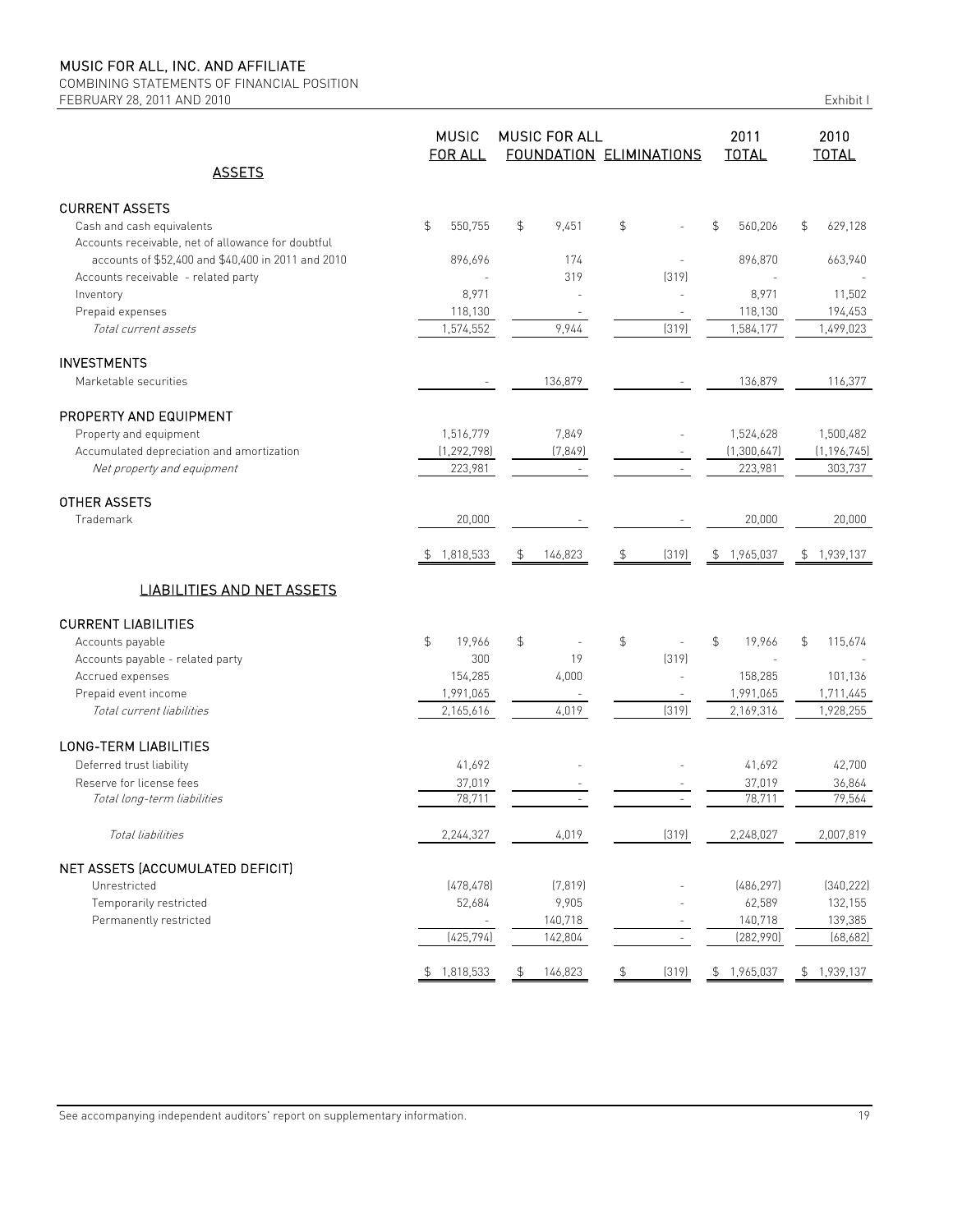COMBINING STATEMENT OF ACTIVITIES

FOR THE YEAR ENDED FEBRUARY 28, 2011

WITH SUMMARIZED COMPARATIVE INFORMATION FOR THE YEAR ENDED FEBRUARY 28, 2010 **Exhibit II** Exhibit II

|                                             | UNRESTRICTED            |                                           |                           |                                | TEMPORARILY<br><b>RESTRICTED</b>          | PERMANENTLY<br><b>RESTRICTED</b>          |                      |                      |  |
|---------------------------------------------|-------------------------|-------------------------------------------|---------------------------|--------------------------------|-------------------------------------------|-------------------------------------------|----------------------|----------------------|--|
|                                             | <b>MUSIC</b><br>FOR ALL | <b>MUSIC FOR ALL</b><br><b>FOUNDATION</b> | <b>TOTAL</b>              | <b>MUSIC</b><br><b>FOR ALL</b> | <b>MUSIC FOR ALL</b><br><b>FOUNDATION</b> | <b>MUSIC FOR ALL</b><br><b>FOUNDATION</b> | 2011<br><b>TOTAL</b> | 2010<br><b>TOTAL</b> |  |
| <b>REVENUE</b>                              |                         |                                           |                           |                                |                                           |                                           |                      |                      |  |
| Event fees                                  | \$<br>736,124           | \$                                        | $\mathfrak{S}$<br>736,124 | $\mathfrak{D}$                 | $\mathfrak{S}$                            | $\mathfrak{S}$                            | \$<br>736,124        | 777,627<br>\$        |  |
| Housing and meal fees                       | 946,749                 |                                           | 946,749                   |                                |                                           |                                           | 946,749              | 952,917              |  |
| Ticket fees                                 | 1,755,040               |                                           | 1,755,040                 |                                |                                           |                                           | 1,755,040            | 1,798,789            |  |
| Band fees                                   | 406,370                 |                                           | 406,370                   |                                |                                           |                                           | 406,370              | 428,924              |  |
| Relocation revenue                          | 20,849                  |                                           | 20,849                    |                                |                                           |                                           | 20,849               | 22,079               |  |
| Merchandise sales                           | 59,953                  |                                           | 59,953                    |                                |                                           |                                           | 59,953               | 61,995               |  |
| Program book sales                          | 115,955                 |                                           | 115,955                   |                                |                                           |                                           | 115,955              | 125,916              |  |
| Photography commissions                     | 71,797                  |                                           | 71,797                    |                                |                                           |                                           | 71,797               | 70,001               |  |
| Video commissions and fees                  | 168,482                 | ÷.                                        | 168,482                   |                                |                                           |                                           | 168,482              | 200,532              |  |
| Merchandise commissions                     | 196,612                 |                                           | 196,612                   |                                |                                           |                                           | 196,612              | 191,315              |  |
| Sponsorships                                | 710,537                 | ÷,                                        | 710,537                   |                                |                                           |                                           | 710,537              | 781,792              |  |
| Contributions                               | 56,774                  | 501                                       | 57,275                    |                                | 292                                       | 1,333                                     | 58,900               | 73,374               |  |
| In-kind contributions                       | 257,766                 | ÷,                                        | 257,766                   |                                |                                           | ÷.                                        | 257,766              | 242,199              |  |
| Grants                                      | 41,735                  |                                           | 41,735                    |                                |                                           |                                           | 41,735               | 47,685               |  |
| Interest                                    | 1,170                   | $\mathbf{2}$                              | 1,172                     |                                |                                           |                                           | 1,172                | 3,401                |  |
| Loss on disposal of assets                  |                         |                                           | ÷.                        |                                |                                           |                                           | $\sim$               | (22, 505)            |  |
| Realized and unrealized gain on investments |                         | 20,648                                    | 20,648                    |                                |                                           |                                           | 20,648               | 33,344               |  |
| Miscellaneous                               | 34,399                  |                                           | 34,399                    |                                |                                           |                                           | 34,399               | 31,245               |  |
| Net assets released from restrictions       | 65,628                  | 4,230                                     | 69,858                    | (65, 628)                      | (4, 230)                                  |                                           |                      |                      |  |
| Total revenue                               | 5,645,940               | 25,381                                    | 5,671,321                 | (65, 628)                      | (3,938)                                   | 1,333                                     | 5,603,088            | 5,820,630            |  |
| <b>EXPENSES</b>                             |                         |                                           |                           |                                |                                           |                                           |                      |                      |  |
| Program                                     | 4,931,234               | 9,213                                     | 4,940,447                 |                                |                                           |                                           | 4,940,447            | 4,837,418            |  |
| Fundraising                                 | 291,170                 |                                           | 291,170                   |                                |                                           |                                           | 291,170              | 318,379              |  |
| General and administrative                  | 584,082                 | 1,697                                     | 585,779                   |                                |                                           |                                           | 585,779              | 426,602              |  |
| Total expenses                              | 5,806,486               | 10,910                                    | 5,817,396                 |                                |                                           |                                           | 5,817,396            | 5,582,399            |  |
| CHANGE IN NET ASSETS                        | (160, 546)              | 14,471                                    | (146, 075)                | (65, 628)                      | (3,938)                                   | 1,333                                     | (214, 308)           | 238,231              |  |
| NET ASSETS (DEFICIT), BEGINNING OF PERIOD   | (317, 932)              | (22, 290)                                 | [340, 222]                | 118,312                        | 13,843                                    | 139,385                                   | (68, 682)            | (306, 913)           |  |
| NET ASSETS (DEFICIT), END OF PERIOD         | (478, 478)              | (7, 819)                                  | (486, 297)<br>S           | 52,684                         | 9,905                                     | 140,718                                   | (282,990)            | (68, 682)            |  |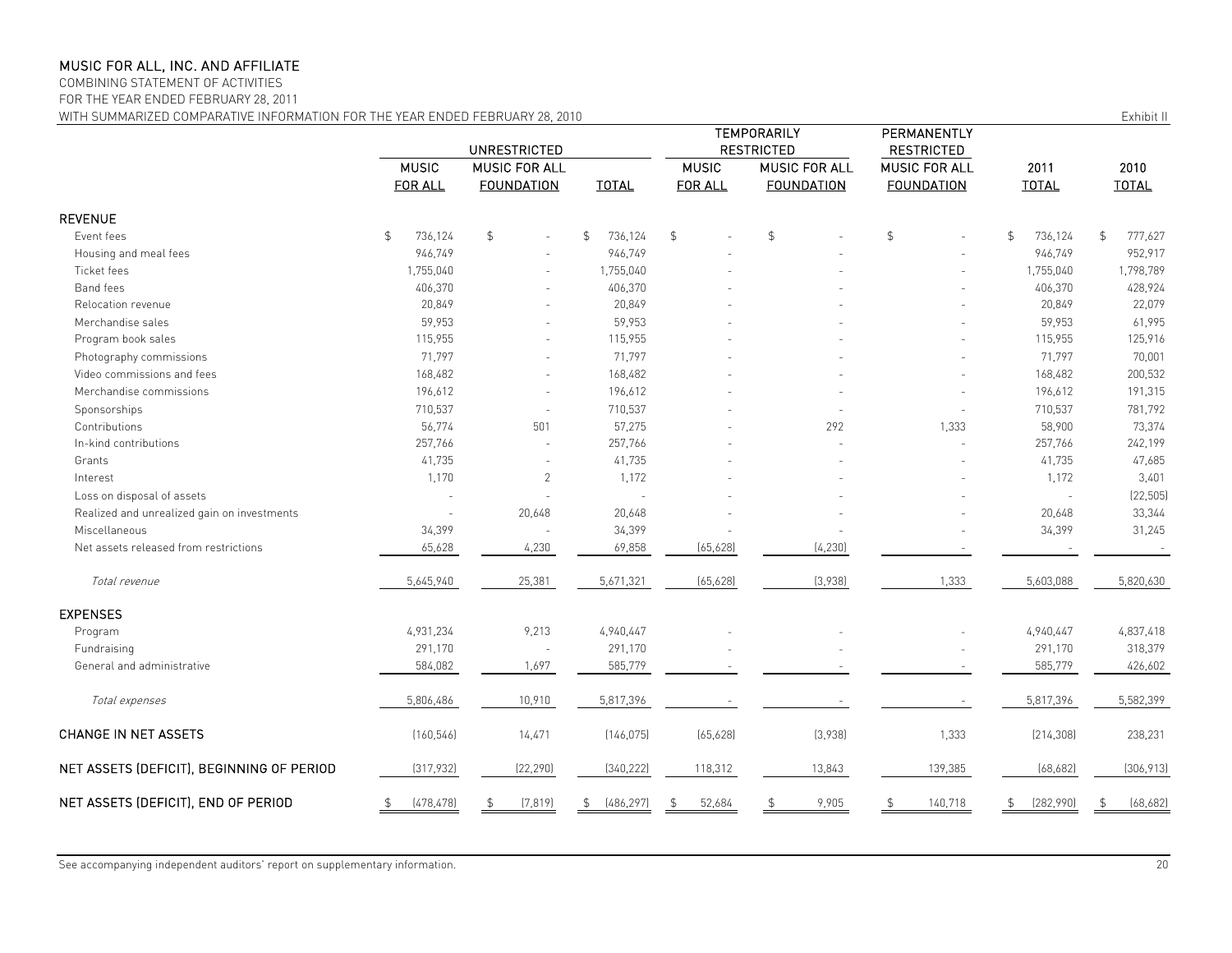COMBINING SCHEDULE OF FUNCTIONAL EXPENSES

FOR THE YEAR ENDED FEBRUARY 28, 2011

MUSIC FOR ALL FOUNDATION GENERAL & ADMINISTRATIVE 2011 2010 PROGRAM FUNDRAISING EXPENSES TOTAL FDN EXPENSES TOTAL TOTAL EVENTS AND CONTESTS Awards and trophies \$ 109,498 \$ - \$ - \$ 109,498 \$ - \$ 109,498 \$ 116,441 Scholarships - - - - 9,213 9,213 6,000 Clinicians and judges fees 604,721 604,721 604,721 607,253 Copyright fees 106,989 - - 106,989 - 106,989 90,804 Cost of merchandise sold 192,446 - - 192,446 - 192,446 - 192,446 - 192,446 - 192,446 - 192,446 - 192,446 221,622 Equipment rental 88,419 88,419 88,419 85,210 Event promotion 65,347 16,404 17,439 99,190 - 99,190 124,116 Facility rental 620,077 - - 620,077 - 620,077 608,310 Participants' housing and meals and the same state of the set of the set of the set of the set of the set of the set of the set of the set of the set of the set of the set of the set of the set of the set of the set of the Outside services 648,766 1,350 5,619 655,735 1,533 657,268 661,284 Other events expenses 213,117 1,233 1,662 216,012 - 216,012 152,916 Total events and contests and the state of the state 3,509,996 3,548,090 3,597,997 3,591,797 3,597,996 3,602,543 3,509,996 3,602,543 3,509,996 3,602,543 3,509,996 3,602,543 3,509,996 3,602,543 3,509,996 3,602,543 3,509,996 PERSONNEL RELATED Salaries and contract employees **717,953** 234,558 176,966 1,128,877 1,128,877 1,128,877 1,128,877 1,182,252 Salaries - payroll taxes 46,697 11,674 67,830 77,915 403(b) contribution 11,574 1,631 2,893 16,098 16,098 -Staff travel, housing and meals 5,684 290 2,382 8,356 - 8,356 12,118 Group insurance 45,474 5,438 62,280 75,406 Other personnel related expenses 6 1,140 1,300 1,660 9,599 - 9,599 9,599 9,599 9,599 9,599 9,599 9,599 10,140 Total personnel related 833,421 833,421 252,676 206,943 1,293,040 1,293,040 1,293,040 1,293,040 1,357,831 7 7 7 7 7 831 BUILDING AND FACILITY Pereciation and amortization and amortization 83,121 115,769 103,901 103,901 103,901 103,901 115,769 115,769 Rental - office building 192,951 48,204 241,155 241,155 241,155 Repairs and maintenance 16,349 3,985 20,334 22,083 22,083 Telephone and utilities 13,959 3,490 17,731 Total building and facility 306,380 362,839 382,839 396,738 OFFICE AND ADMINISTRATIVE Board of directors expense 3,052 - 763 3,815 - 3,815 8,287 Computer services and supplies and supplies and the computer services and supplies that the computer services and supplies and the computer services and supplies and the computer services and supplies and the computer serv Business insurance 55,811 13,953 69,764 69,764 67,548 Interest 7,431 - 1,858 9,289 - 9,289 20,859 Franchise, sales, and income taxes and income taxes and the same taxes of the control of the control of the control of the control of the control of the control of the control of the control of the control of the control o Other office and administrative 120,991 148,991 120,408 15,319 16,319 167,598 164 167,598 164 167,762 148,991 Non-recurring reorganization expenses 209,992 209,992 209,992 209,992 209,992 209,992 209,992 209,992 209,992 209,992 209,992 209,992 209,992 209,992 209,992 209,992 209,992 209,992 209,992 209,992 209,992 209,992 209,992 Potal office and administrative 258,974 243,343 19,507 275,960 538,810 164 538,974 538,974 317,834 \$ 4,931,234 \$ 291,170 \$ 584,082 \$ 5,806,486 \$ 10,910 \$ 5,817,396 \$ 5,582,399 MUSIC FOR ALL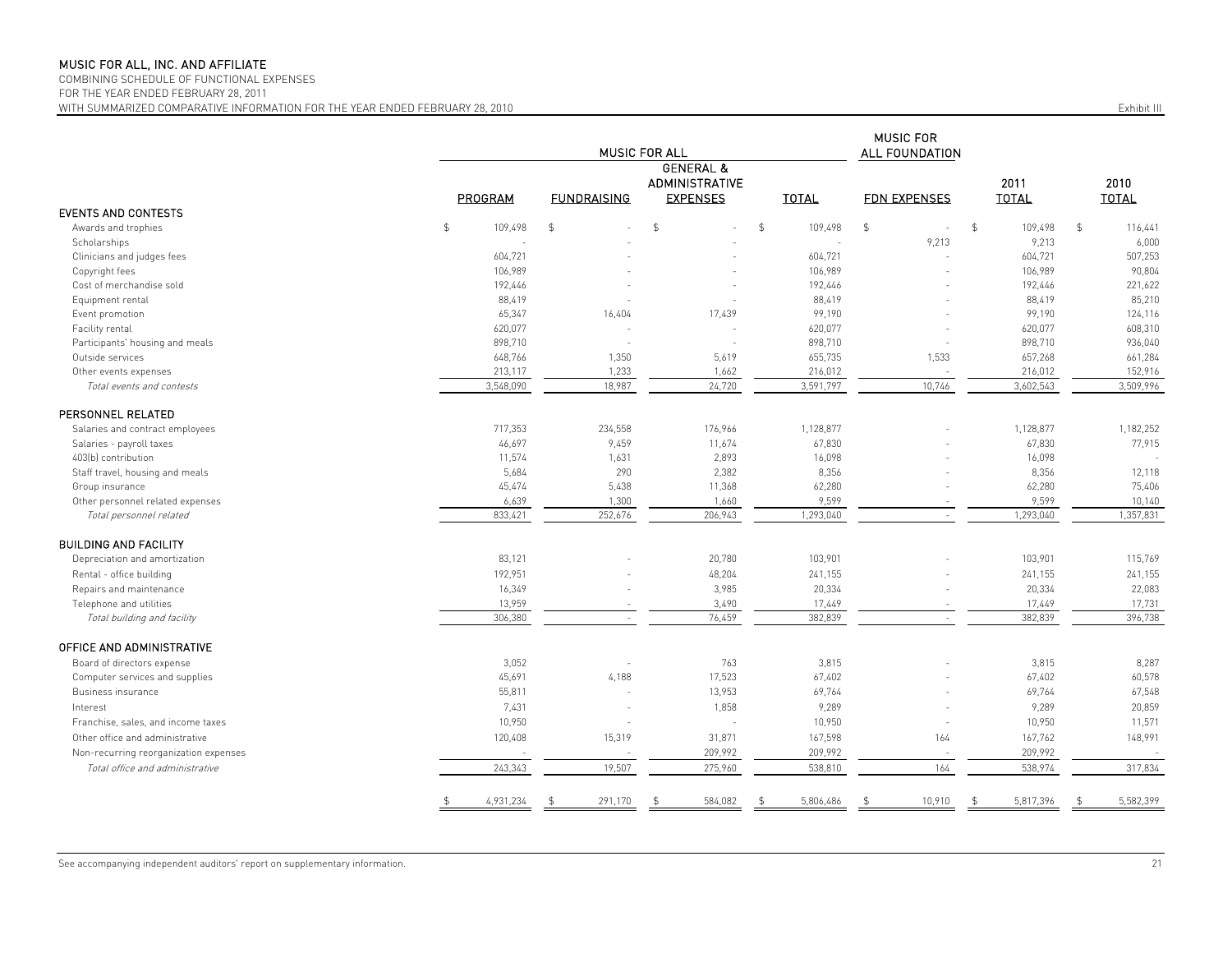COMBINING STATEMENTS OF ACTIVITIES

FOR THE YEARS ENDED FEBRUARY 28, 2011 AND 2010

| <b>Exhibit IV</b> |  |  |
|-------------------|--|--|
|                   |  |  |

|                                                       | 2011                      |                      |                         |                           | 2010                      |                                |    |                           |
|-------------------------------------------------------|---------------------------|----------------------|-------------------------|---------------------------|---------------------------|--------------------------------|----|---------------------------|
|                                                       | <b>MUSIC</b>              | <b>MUSIC FOR ALL</b> |                         | <b>MUSIC</b>              | <b>MUSIC FOR ALL</b>      |                                |    |                           |
|                                                       | <b>FOR ALL</b>            |                      | FOUNDATION ELIMINATIONS | <b>TOTAL</b>              | <b>FOR ALL</b>            | <b>FOUNDATION Eliminations</b> |    | <b>TOTAL</b>              |
| <b>REVENUE</b>                                        |                           |                      |                         |                           |                           |                                |    |                           |
| Event fees                                            | 736,124<br>$\mathfrak{L}$ | $\mathfrak{S}$       | $\mathfrak{S}$          | 736,124<br>$\mathfrak{S}$ | $\mathfrak{P}$<br>777,627 | $\mathfrak{D}$                 | \$ | $\mathfrak{S}$<br>777,627 |
| Housing and meal fees                                 | 946,749                   |                      |                         | 946,749                   | 952,917                   |                                |    | 952,917                   |
| Ticket fees                                           | 1,755,040                 |                      | ÷.                      | 1,755,040                 | 1,798,789                 |                                |    | 1,798,789                 |
| Band fees                                             | 406,370                   |                      |                         | 406,370                   | 428,924                   |                                |    | 428,924                   |
| Relocation revenue                                    | 20,849                    |                      | $\overline{a}$          | 20,849                    | 22,079                    |                                |    | 22,079                    |
| Merchandise sales                                     | 59,953                    |                      |                         | 59,953                    | 61,995                    |                                |    | 61,995                    |
| Program book sales                                    | 115,955                   |                      | ÷.                      | 115,955                   | 125,916                   |                                |    | 125,916                   |
| Photography commissions                               | 71,797                    |                      |                         | 71,797                    | 70,001                    |                                |    | 70,001                    |
| Video commissions and fees                            | 168,482                   |                      | $\sim$                  | 168,482                   | 200,532                   |                                |    | 200,532                   |
| Merchandise commissions                               | 196,612                   |                      |                         | 196,612                   | 191,315                   |                                |    | 191,315                   |
| Sponsorships                                          | 710,537                   |                      |                         | 710,537                   | 781,792                   |                                |    | 781,792                   |
| Contributions                                         | 56,774                    | 2,126                |                         | 58,900                    | 63,938                    | 9,436                          |    | 73,374                    |
| In-kind contributions                                 | 257,766                   |                      |                         | 257,766                   | 242,199                   |                                |    | 242,199                   |
| Grants                                                | 41,735                    |                      |                         | 41,735                    | 47,685                    |                                |    | 47,685                    |
| Interest                                              | 1,170                     | $\overline{2}$       |                         | 1,172                     | 3,386                     | 15                             |    | 3,401                     |
| Loss on sale of assets                                |                           |                      |                         | $\sim$                    | (22, 505)                 |                                |    | (22, 505)                 |
| Realized and unrealized gain on investments           |                           | 20,648               |                         | 20,648                    | ×.                        | 33,344                         |    | 33,344                    |
| Miscellaneous                                         | 34,399                    |                      |                         | 34,399                    | 31,245                    |                                |    | 31,245                    |
| Total revenue                                         | 5,580,312                 | 22,776               |                         | 5,603,088                 | 5,777,835                 | 42,795                         |    | 5,820,630                 |
| <b>EXPENSES</b>                                       |                           |                      |                         |                           |                           |                                |    |                           |
| Program                                               | 4,931,234                 | 9,213                |                         | 4,940,447                 | 4,837,418                 |                                |    | 4,837,418                 |
| Fundraising                                           | 291,170                   |                      |                         | 291,170                   | 318,379                   |                                |    | 318,379                   |
| General and administrative                            | 584,082                   | 1,697                |                         | 585,779                   | 418,322                   | 8,280                          |    | 426,602                   |
| Total expenses                                        | 5,806,486                 | 10,910               |                         | 5,817,396                 | 5,574,119                 | 8,280                          |    | 5,582,399                 |
| <b>CHANGE IN NET ASSETS</b>                           | [226, 174]                | 11,866               | $\overline{a}$          | [214, 308]                | 203,716                   | 34,515                         |    | 238,231                   |
| NET ASSETS (ACCUMULATED DEFICIT), BEGINNING OF PERIOD | (199, 620)                | 130,938              |                         | (68, 682)                 | (403, 336)                | 96,423                         |    | (306, 913)                |
| NET ASSETS (ACCUMULATED DEFICIT), END OF PERIOD       | \$<br>[425, 794]          | 142,804              | $\mathfrak{S}$          | (282,990)<br>\$           | \$<br>(199, 620)          | 130,938<br>$\mathfrak{L}$      | \$ | (68, 682)<br>\$           |

See accompanying independent auditors' report on supplementary information. 22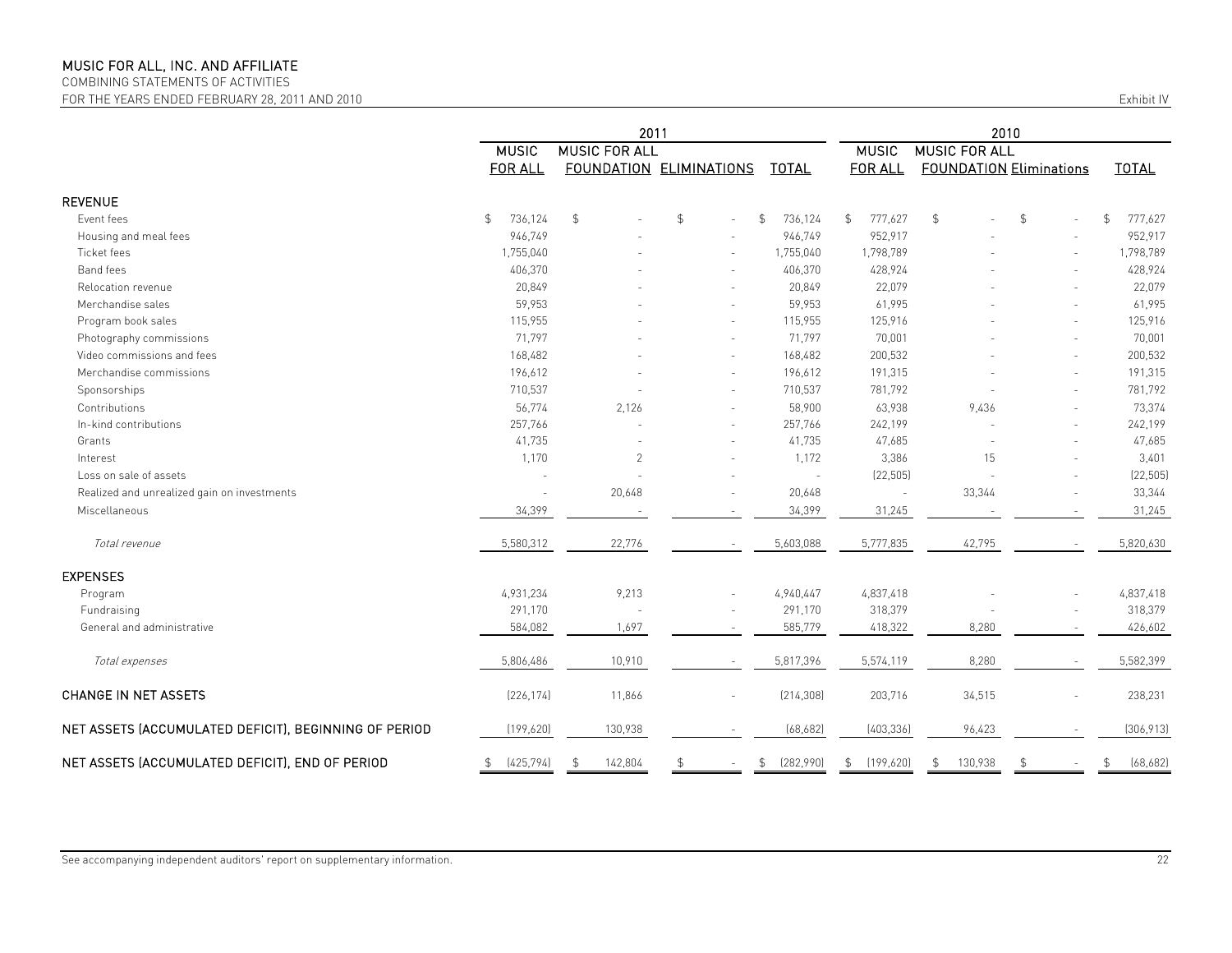



See accompanying independent auditors' report on supplementary information. 23